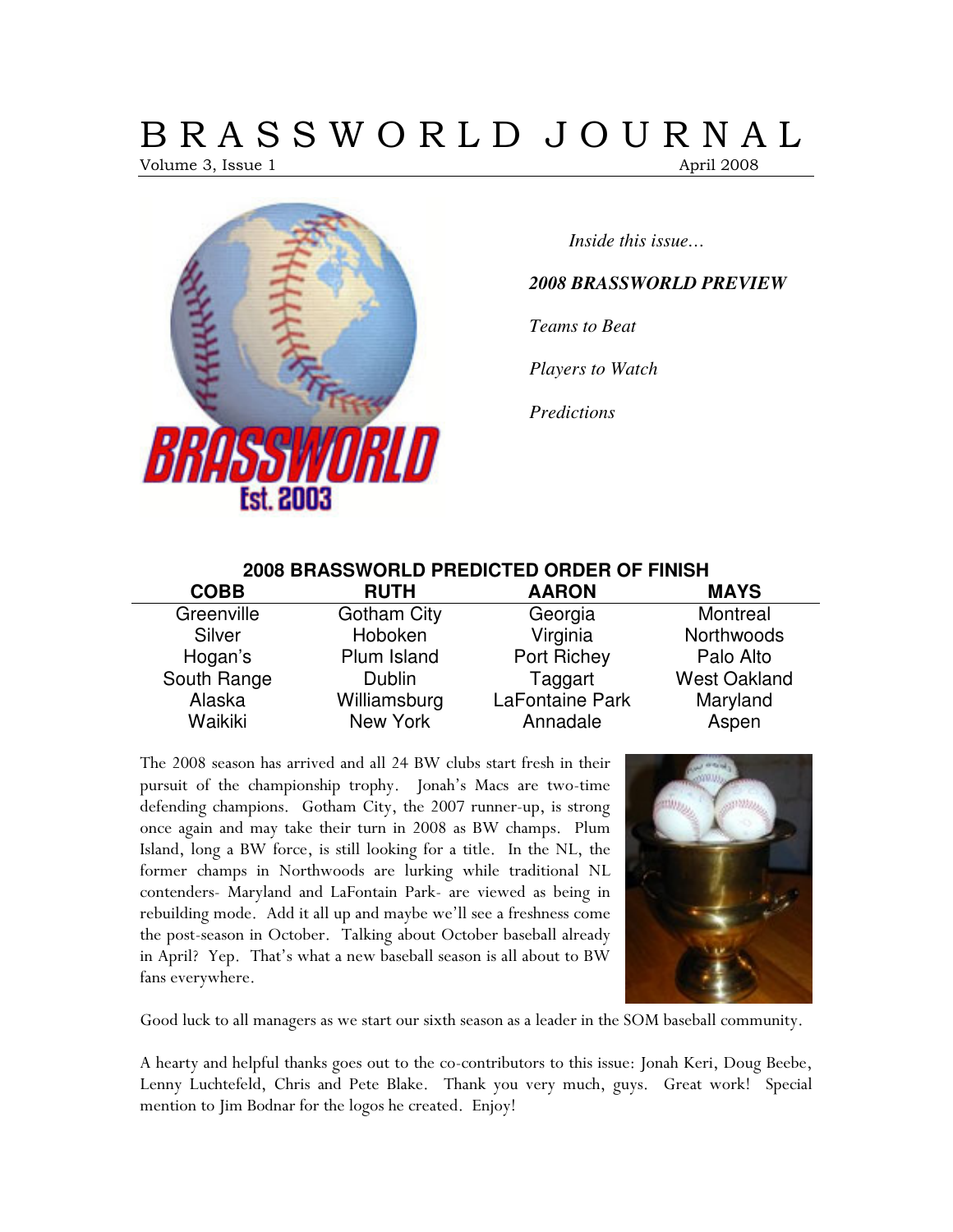| <b>COBB COMMENTS</b> |                  |                                |                  |  |  |
|----------------------|------------------|--------------------------------|------------------|--|--|
|                      |                  | Waikiki Rabbits<br>2007: 72-90 |                  |  |  |
|                      | Lineup           | <b>Pitchers</b>                |                  |  |  |
| C                    | Buck             | SP                             | Glavine          |  |  |
| 1 B                  | Garko            | SP.                            | R. Hill          |  |  |
| 2B                   | Kinsler          | SP.                            | <b>Bannister</b> |  |  |
| 3B                   | Reynolds         | SP.                            | O. Perez         |  |  |
| SS                   | Cabrera          | SP                             | Danks            |  |  |
| OF                   | Burrell          | <b>CL</b>                      | Wheeler          |  |  |
| OF                   | Murton           |                                |                  |  |  |
| OF                   | Payton/Mackowiak |                                |                  |  |  |



#### Last Year Re-Hash

In their final season as the Waukesha Keglers the club improved 30 games in the W column. Since traded Garrett Atkins (305-23-85) was the team star. Vincente Padilla

(12-10, 3.85) led the moundsmen and has also departed. The Keglers tried to play Earl Weaver ball- sans the homer power. The club stole a paltry 45 bags in 07 while hitting a modest 173 taters. To their credit, an improving club needs to play well within their division and the Keglers were on the right path, going 42-48 versus their Cobb compatriots.

#### The Transaction Report

The big news for the Rabbits was the offseason trade that saw the club move the left side of its infield (Atkins and J.J. Hardy) for a different left side of the infield (Mark Reynolds and Orlando Cabrera). Reynolds is raw, but cheap, and few can pick it in BW like O.C. In free agency the Rabbits brought aboard the powerful stick of Pat Burrell's (281-21-79 in WOW), Tom Glavine to front a young starting rotation and a closer (Dan Wheeler).

#### 2008: The Hitters

The first thing that sticks out when you look at the Waikiki projected starters is that it is completely right-handed. That alone is a red flag when it comes to offensive success. Journeyman Rob Mackowiak is the only lefthanded bat expected to see even semi-regular duty. Still, there is some pop. John Buck (416 SLG) and Ian Kinsler (443 SLG) provide power at spots in the lineup where it is not so easy to find in BW. Pat Burrell is a natural cleanup hitter and should thrive in the AL.

#### 2008: The Pitchers

The Rabbits are a young bunch on the mound. Glavine was brought in to be the ace but Rich Hill is not far behind after his impressive freshman campaign (6-5, 2.82). Brian Bannister and John Danks appear to be ready to challenge Freddy Garcia and Esteban Loaiza for starts. The key member of the rotation will be Oliver Perez as he just can't be as bad as he was in 2007 (8-9. 5.33). Dan Wheeler is the only standout in a weak bullpen.

#### On the Farm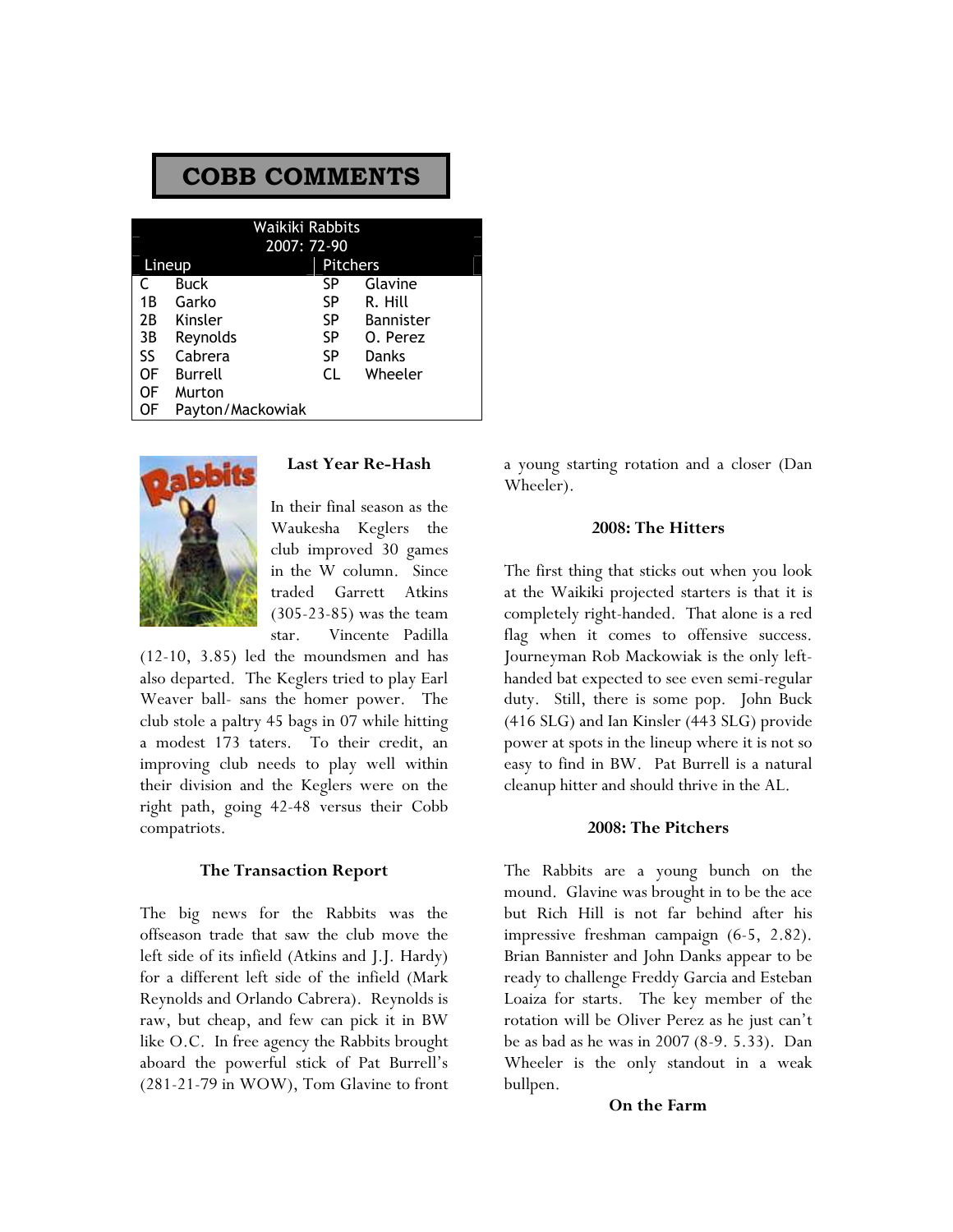Young catcher J.R. Towles is the jewel of the minors for the club. Fernando Martinez and Jordan Schaefer are being counted on to be starters in the Rabbit outfield within three years. Casey Weathers may be ready to help the big club as soon as next season.

# Prognostication

This is a club that is getting better in a measured manner. The next goal should be .500 and that is a reasonable goal to set. Look for the Rabbits to skirt the edges of the playoffs and possibly getting in if the bullpen outperforms.

| Hogan's Heroes<br>2007: 72-90 |                   |    |           |  |  |
|-------------------------------|-------------------|----|-----------|--|--|
| <b>Pitchers</b><br>Lineup     |                   |    |           |  |  |
|                               | Pudge             | SP | Lohse     |  |  |
| 1B                            | Casey/Sexson      | SP | Weaver    |  |  |
| 2Β                            | Uggla             | SP | Bush      |  |  |
| 3B                            | <b>Braun</b>      | SP | Looper    |  |  |
| SS                            | <b>Betancourt</b> | SP | Tomko     |  |  |
| OF                            | M. Ramirez        | CΙ | Committee |  |  |
| OF                            | Hunter            |    |           |  |  |
| 0F                            | Kearns            |    |           |  |  |



# Last Year Re-Hash

The Heroe's moved across country from Santa Barbara, but their fortunes remained the same as the club has lost 90 or more games for three

consecutive seasons. It's been along time since the halcyon days of the upstart Syracuse franchise that won the inaugural BW World Series.

# The Transaction Report

In stunning moves that rocked the BW countryside, up and coming stars David Wright (324-19-69) and Grady Sizemore (307-25-98) were sent packing to defending champ Montreal in separate deals. In return the Heroe's added precocious youngsters, headed by the heralded likes of Ryan Braun and Joba Chamberlain. It was in free agency that Bob Loose really made his move as he signed an entirely new outfield (Torii Hunter, Austin Kearns and Manny Ramirez).

# 2008: The Hitters

Like Waikiki the Heroe's are a remarkably right-leaning offensive outfit. Last year Hogan's only smacked 148 homers as a club. Last year, the new outfield trio deposited 74 souvenir balls. It looks like the offense will be buoyed by the signings. Word out of spring camp so far has circled around Ryan Braun, who's prodigious blasts are already becoming legendary. However, he's a work in progress with the club, and combined with Dan Uggla on the other side of him, poor Yuniesky Betancourt may be too tired to wing a bat after chasing down all the groundballs in the infield.

# 2008: The Pitchers

Success, ultimately, in BW comes down to a club's pitching staff. Kyle Lohse (6-9, 3.86) is the Heroe's putative ace. Braden Looper, who had a nice 2007 season in relief (3.23, 6 saves) will now be asked to join the starting rotation. Dave Bush (16-5, 3.82) was acquired from Taggart to strengthen the starter corp. In the pen there is much too choose from, but little that will intimidate opponent lineups.

# On the Farm

Daric Barton (1B) and Chase Headley (3B) are professional hitters who appear ready to add impact to the Heroe's lineup in 2009.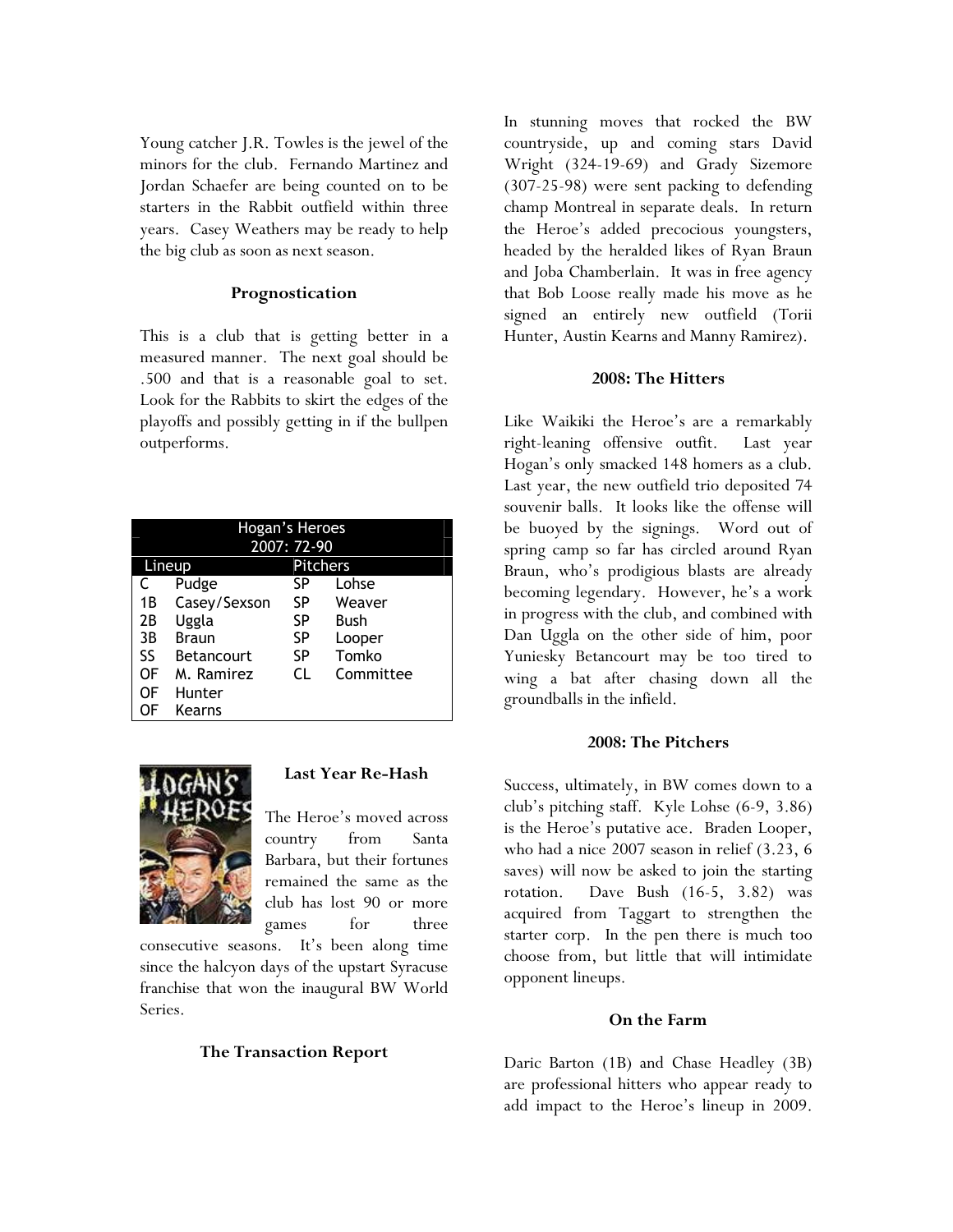Joba Chamberlain leads some strong pitching prospects that also includes the likes of Johnny Cueto and Dellin Betances.

# Prognostication

Hogan's are the sleeper team for success in the AL in 2008. This club succeeded against its divisional foes in '07 (46-44) and posted the fourth-best ERA in the AL as well. By all reasonable measurement the offense is vastly improved. Even if the pitchers slipped to the middle of the pack in performance this is going to be a much tougher club for the AL to deal with in 2008.

|    | <b>Silver Sluggers</b> |                |                |  |  |
|----|------------------------|----------------|----------------|--|--|
|    |                        | 2007: 52-110   |                |  |  |
|    | Lineup                 | Pitchers       |                |  |  |
| C  | R. Hernandez           | SP             | Maine          |  |  |
| 1Β | Howard                 | SP             | W. Rodriguez   |  |  |
| 2B | Phillips               | SP             |                |  |  |
| 3B | SP<br><b>Bautista</b>  |                | Fogg           |  |  |
| SS | J. Wilson              | Eaton/Lincecum |                |  |  |
| OF | De. Young              | <b>CL</b>      | <b>Shields</b> |  |  |
| OF | Abreu                  |                |                |  |  |
| OF | Beltran                |                |                |  |  |



# Last Year Re-Hash

Things are going to get better this season for the Silver Sluggers. They have to.

Silver's savvy manager

Lenny Luchtefeld took his lumps last season, as the team stumbled to a 52-110 finish. These were the struggles of a rebuilding team, biding its time until it can reload for a pennant run.

Among everyday players, only first baseman and cleanup hitter Ryan Howard rated as a star. The rest of the lineup included plenty of past-their-prime former stars (Garret Anderson, Craig Biggio) and stopgaps (Adam

Everett, Cory Sullivan). Of course at least the lineup had Howard, along with plus producers like third baseman Joe Crede and catcher Ramon Hernandez. The ace of the starting rotation was…ummm…Josh Fogg? Jeff Weaver? Adam Eaton?

# 2008: How is it Looking?

Ah, but good news is on the way. The Sluggers should live up to their nickname this season, with the likely top of the lineup some combination of right fielder Bobby Abreu, second baseman Brandon Phillips, center fielder Carlos Beltran, Howard and left fielder Josh Hamilton—comprising one of the best quintets in all of BRASSWORLD. A few pitchers like Eaton still remain. But they're there to soak up innings, as young, strikeout-hurling righties John Maine and Tim Lincecum now head the rotation.

In fact, as good as this team looks now, Silver has the young talent to be a contender for years to come. Maine and Lincecum should be mainstays in the rotation. Twentysomething hitting keepers include Howard, Phillips, Tony Pena Jr., Delmon Young, Ronny Paulino, Chris Burke and Hamilton. Pena and Hamilton highlighted a fruitful draft, one in which the Sluggers took advantage of their down season, snagging Hamilton with the no. 2 overall pick. The off-season included several significant trades as well. Silver stole new starting shortstop Jack Wilson from Plum Island for Biggio and cash. Seeking to balance future needs with present wants, the Sluggers then dealt Fogg to Maryland for a 2009 first-round draft choice. Silver also dealt newly drafted infielder Brendan Harris along with starter Kip Wells for Wandy Rodriguez and picked up Chad Paronto in a dump trade, continuing the team's efforts to improve its pitching.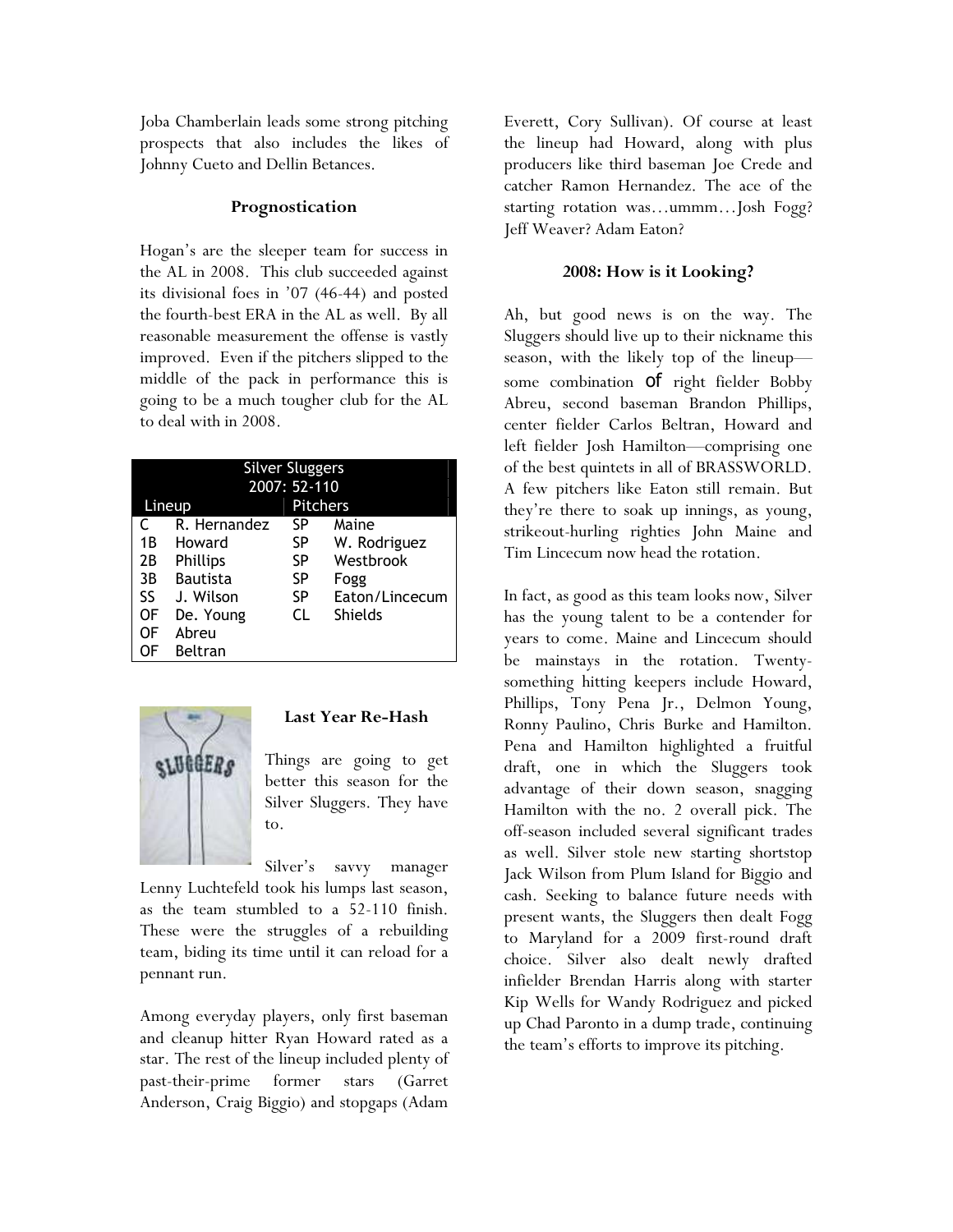Finally, sitting on one of the league's biggest war chests, Silver added some impressive free-agent talent, with Pedro Martinez and Jake Westbrook coming on board to bolster the rotation, Hideki Okajima, Scot Shields and Derrick Turnbow turning the bullpen from a weakness into a strength, and Abreu and Beltran inking long-term deals to join Hamilton in forming a brand new and potent outfield.

# Prognostication

Look for Silver to rise from last place to a solid  $3<sup>rd</sup>$  this season in the Cobb division, enough to earn a lightning-fast return to the playoffs.

|    | <b>Greenville Black Sox</b> |               |                 |  |  |
|----|-----------------------------|---------------|-----------------|--|--|
|    |                             | 2007: 84-78   |                 |  |  |
|    | Lineup                      |               | <b>Pitchers</b> |  |  |
| C  | Martin                      | SP            | Harang          |  |  |
| 1B | Lee/LaRoche                 | SP            | <b>Buehrle</b>  |  |  |
| 2Β | Pedroia                     | Garland<br>SP |                 |  |  |
| 3B | Wigginton                   | SP            | Snell           |  |  |
| SS | Tejada                      | SP            | <b>Bonser</b>   |  |  |
| 0F | Ichiro<br>CL<br>Corpas      |               |                 |  |  |
| OF | J. Guillen                  |               |                 |  |  |
| OF | Dve                         |               |                 |  |  |

The Black Sox were a good team in 2007. They could be great in '08.

# The Transaction Report



Coming off an 84-win season and a playoff berth, Manager Bob Askin figured it was time for his team to take the next step. Knowing he had money to

burn, Greenville pulled off one of the most ambitious trades in league history.

The breakdown:

Greenville trades Kevin Millwood, Chris Ianetta, Bill Rowell, Dexter Fowler and

Chad Paronto to New York for Derrek Lee, Jon Garland, Vinnie Chulk, New York's 2008 2nd round draft choice and \$23,000,000.

Yup, that's a doozy. The Sox gave up three promising young players in Ianetta, Rowell and Fowler. And while the \$23 million in cash New York sent back will help, Greenville is nonetheless on the hook for three more years of Derrek Lee at \$11.6 million per annum. Still, in acquiring Lee, the Sox picked up one of the top offensive first basemen in the league. Garland solidifies an already good starting rotation and Chulk bolsters the bullpen.

That wasn't the only move pulled off by Greenville this off-season. The Sox made back-to-back trades with Montreal at season's end, both involving second basemen. To add more depth and upside to the rotation, the Sox picked up Boof Bonser in exchange for Aaron Hill. Still facing a surplus of second sackers, Askin then flipped Jeff Kent and cash to Montreal for hard-throwing reliever Rafael Soriano and utility infielder Chris Gomez.

The moves fit into a smart plan for Greenville. Realizing the team needed to upgrade its offense, the Sox had earlier acquired Jermaine Dye (along with reliever Jason Frasor) for star closer Joe Nathan. Soriano helped make up for Nathan's loss. Newcomer Peter Moylan, who threw 90 innings of 1.80 ERA ball for the Braves in '07, should also provide a big bullpen lift. Free agent acquisitions LaTroy Hawkins and Javier Lopez should also help.

Lee and Moylan will have plenty of pressure on them to produce. Last season, Greenville's bullpen was one of its strengths. In tabbing Moylan with a first-round pick (no. 13 overall) and bypassing several intriguing prospects, the Sox made a make their pen better than ever, part of a go-for-it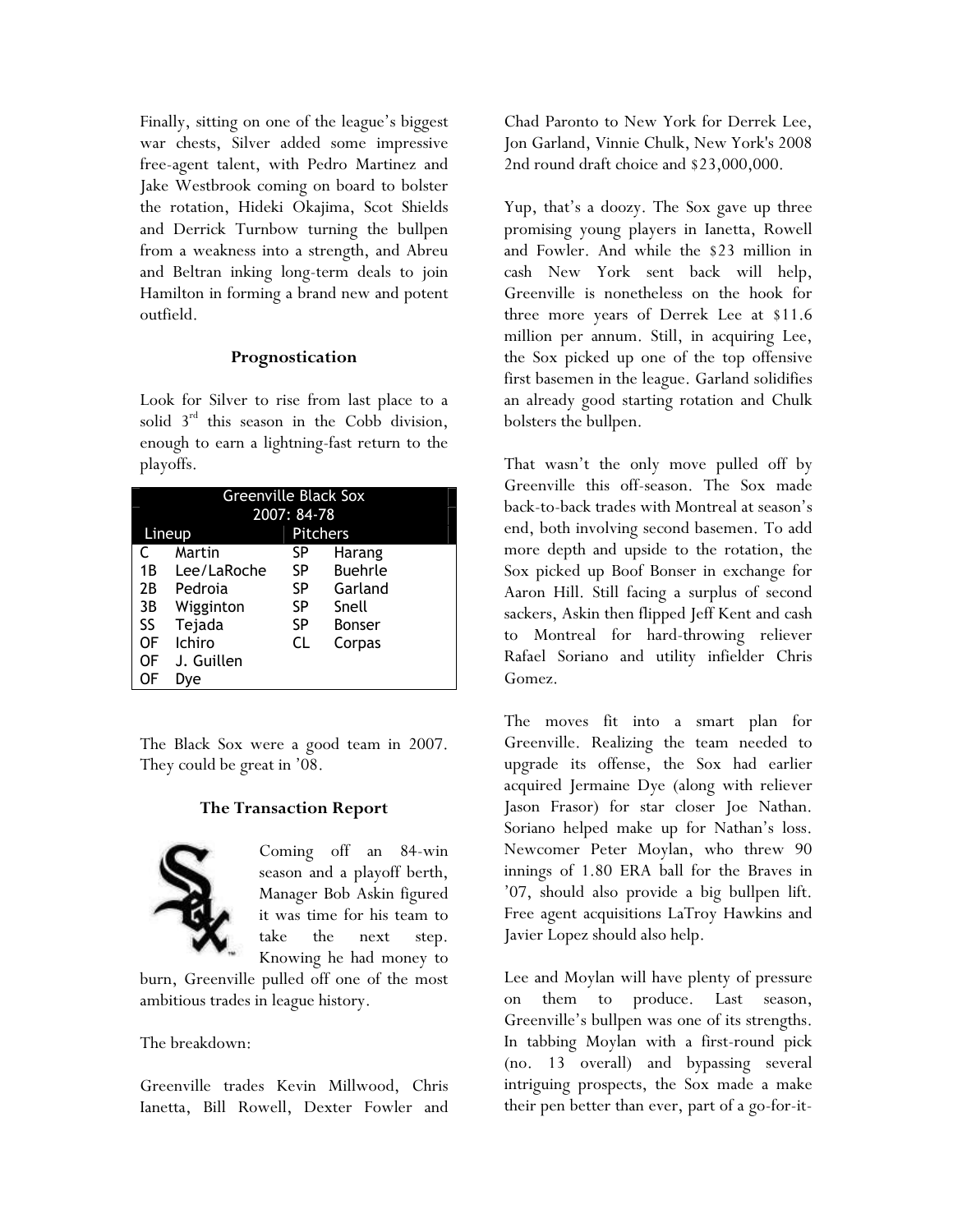now approach. Similarly, Lee's contract will weigh on the team's salary cap until the end of the decade, meaning he'll need to succeed right away to earn his keep.

#### Prognostication

Expect the moves to pay immediate dividends. Greenville looks like the favorite to win the Cobb division in 2008.

| South Range Mariners |                |           |                  |  |
|----------------------|----------------|-----------|------------------|--|
|                      | 2007: 56-106   |           |                  |  |
|                      | Lineup         |           | <b>Pitchers</b>  |  |
|                      | Ross           | SP        | Moyer            |  |
| 1B                   | Helton         | SP        | Byrd             |  |
| 2B                   | Lopez/Belliard | <b>SP</b> | M. Batista       |  |
| 3B                   | Lowell         | SP        | Loe              |  |
| SS                   | <b>Rollins</b> | SP        | Marshall/Carlyle |  |
| 0F                   | Holliday       | CL        | <b>Street</b>    |  |
| ΟF                   | Tyner          |           |                  |  |
| OF                   | Hawpe          |           |                  |  |



The two most improved teams for 2008 could both hail from the Cobb Division. The Silver Sluggers you already know. Meet their wellarmed rivals, the

South Range Mariners.

Manager Michael Swanson spent every penny he could this off-season to make a run at the division title and a deep playoff run. At press time, the Mariners were pressed right up against their bank account limit, thanks to an impressive shopping spree.

# Last Year Re-Hash

And why not? South Range won just 56 games last season, disappointing the hometown fans. At least half the lineup was impressive, featuring Colorado bookend outfielders Matt Holliday and Brad Hawpe, shortstop Jimmy Rollins and first baseman Carlos Delgado. The rest of the team's hitting talent, from the lower half of its batting order all the way to its bench, was subpar, to say the least. Pitchers like Paul Byrd, Carlos Silva and Claudio Vargas manned the rotation—and they were the good ones! This was a team badly in need of a makeover.

#### The Transaction Report

That's just what Swanson did. The South Range manager gave Helton a five-year, \$32.2 million contract, handing another three years and \$16.8 million to Lowell. Those signings add a pair of impressive bookends to the team's incumbent stars. Rollins and Holliday staged an MVP duel for the ages last season, and should be gigantic contributors for the coming season. Lowerprofile trade acquisitions Ron Belliard and David Ross figure to take over at second base and catcher, respectively. Scott Schoeneweis and Oscar Villarreal, picked up from Taggart will aid the bullpen, as will veteran Troy Percival and several other free-agent snags. A closer was found late in the offseason when the youthful potential of Travis Buck was exchanged for the strong right arm of Huston Street.

#### 2008: The Pitchers

Still, the biggest question mark remains the starting rotation. Jamie Moyer and Miguel Batista arrived via free agency. But the duo's better suited to make up the middle of a rotation, rather than the top. Byrd and rising Cubs starter Sean Marshall comprise a respectable front four. The question will be if respectable is enough. The lineup will need to score a ton of runs to support the team's pitching staff. There's little hope for in-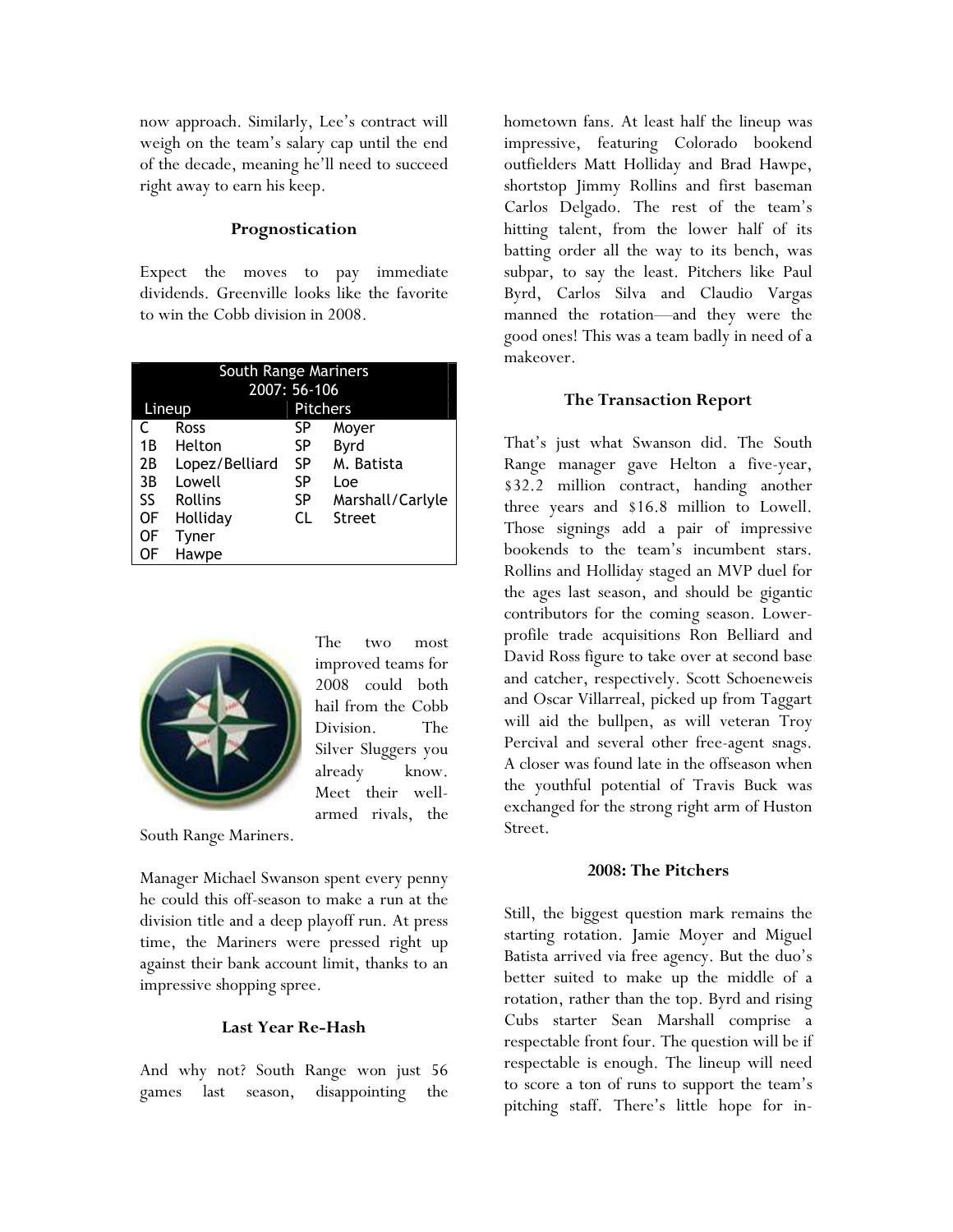season pick-ups, with the payroll completely tapped out. The deal for Helton should prove interesting, as the Rockies' first baseman will be pushing 40 when the contract runs out.

# Prognostication

Pencil in the Mariners for a 25- to 30-game improvement in 2008, likely enough to squeeze into the playoff. Whether South Range can do better than that should be one of the most compelling stories of this BRASSWORLD season.

|    | <b>Alaska Hot Stoves</b> |                 |          |  |  |
|----|--------------------------|-----------------|----------|--|--|
|    |                          | 2007: 109-53    |          |  |  |
|    | Lineup                   | <b>Pitchers</b> |          |  |  |
|    | McCann                   | SP              | Morris   |  |  |
| 1B | Fielder                  | SP              | Young    |  |  |
| 2Β | DeRosa                   | SP              | Cook     |  |  |
| 3B | Glaus                    | SP              | Gaudin   |  |  |
| SS | Furcal                   | SP              | Marcum   |  |  |
| 0F | <b>Ibanez</b>            | CL              | Papelbon |  |  |
| OF | Thames/Giles             |                 |          |  |  |
| ЭF | Cuddyer                  |                 |          |  |  |

Not to go on a limb or anything, but it's probably going to be tough for the Alaska Hot stoves to duplicate their 2007 season. After all, it's not every year that a team wins 109 games.

# Last Year Re-Hash

Last year's Alaska roster really had no



weaknesses. A balanced lineup included young sluggers such as Prince Fielder and Brian McCann, veteran mashers like Carlos Lee and Raul Ibanez, and an able

supporting cast. The Hot Stoves hit righties and lefties well. The bullpen was loaded, with young stud Jonathan Papelbon and veteran Scot Shields as the anchors. The

starting rotation included Padre standout Chris Young, 200+ innings of Aaron Cook effectiveness, and what may turn out to be the last good season of Jason Schmidt's career. The only real surprise was that Alaska failed to advance to the World Series, though the eventual American League champs from Gotham City were also stacked.

# 2008: How is it Looking?

With several key players gone from last year's squad and the rest of the division on the upswing, this could be a challenging year for Manager Chris Blake and his charges. With Schmidt a non-factor, the starting pitching load falls primarily to Young, promising Blue Jays righty Shaun Marcum and two free-agent signees, lefty Mark Hendrickson and returning starter Aaron Cook. The Cook deal could have implications for years to come: The Rockies righty will test the limits of one of baseball's lowest strikeout rates against his otherwise good command, with five years and \$22.5 million in free-agent funds on the line for the Hot Stoves.

It's a similar story in the lineup, as Alaska picked up powerful but injury-prone third baseman Troy Glaus on a five-year deal to patch the offense. At just over \$3 million a season, it's a risk that was probably worth taking. But will the additions of Glaus, Michael Cuddyer (five years, \$15 million) and Brian Giles (four years, \$7.8 million) via free agency be enough to rebuild the Alaska attack? With Ibanez, McCann and other pulling back a bit from prior levels, only Fielder figures to provide a truly elite bat.

# Prognostication

Expect Alaska to struggle to get above .500, possibly missing the post-season. With Schmidt and Matt Morris on the hook for a combined \$11.3 million a year over the next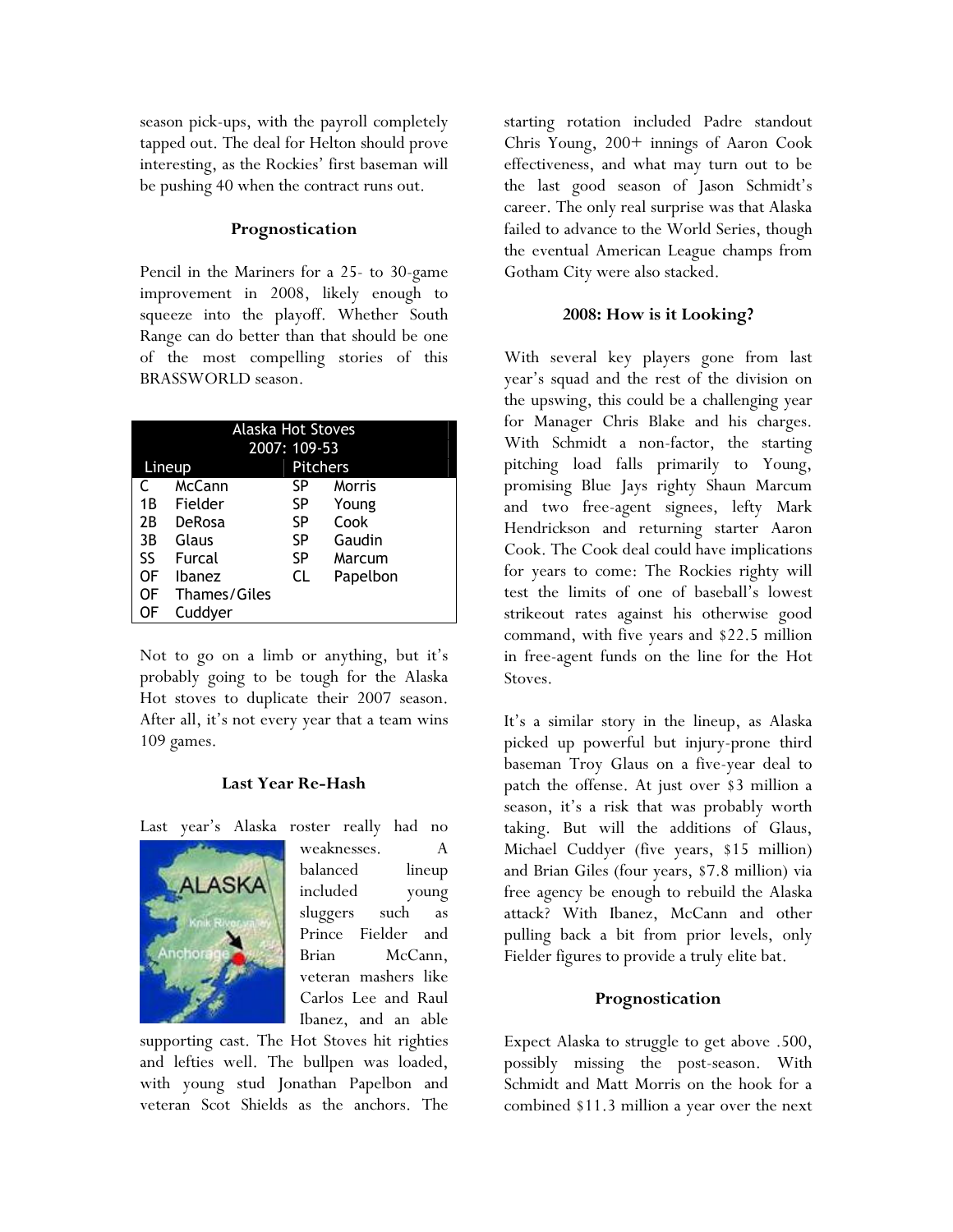three years, it could take some major patience, accounting magic and clever deals to return to prominence after that.

# RUTH REPORT

|    | <b>Plum Island Greenheads</b><br>2007: 92-70 |    |                 |  |  |
|----|----------------------------------------------|----|-----------------|--|--|
|    | Lineup                                       |    | <b>Pitchers</b> |  |  |
| C  | <b>Barrett</b>                               | SP | Zambrano        |  |  |
| 1Β | Guillen                                      | SP | Suppan          |  |  |
| 2B | Castillo                                     | SP | Williams        |  |  |
| 3B | Inge                                         | SP | McGowan         |  |  |
| SS | Tulowitzki                                   | SP | Trachsel        |  |  |
| OF | Soriano                                      | CΙ | Borowski        |  |  |
| OF | Church                                       |    |                 |  |  |
| ΩF | Guerrero                                     |    |                 |  |  |



#### Last Year Re-Hash

Henry's Greenheads have never won less than 91 games in BW. Despite that impressive feat neither has the organization experienced

true post-season glory. Last year the club was solid on offense  $(3<sup>rd</sup>$  in AL in Runs Scored) and on the basepaths (205 steals; tops in the AL). Alfonso Soriano was his usual best (276-43-112). Juan Pierre swiped 94 bases.

# The Transaction Report

One minor trade brought in veteran rotation filler (Woody Williams). In free agency Plum Island secured the services of a formidable offensive duo to help out Soriano: former MVP Vlad Guerrero (315-36-128) and Carlos Guillen (382-25-95) was signed away from the rival Gargoyles.

#### 2008: The Hitters

This could be a dominant lineup in the AL once again, thanks in large part to Vlady and Guillen. Soriano returns and is aging well. And with PIG-pet Juan Pierre lost in free agency it appears Henry may field a more conventionally offensive club in 2008. ROY candidate Troy Tulowitzki will only need to supply the defense with the veteran bats around him. Expecting Michael Barrett to replicate '07 (322-17-72) might be asking too much, but he still one of the better catcher bats in BW.

#### 2008: The Pitchers

Two time Walter Johnson winner Carlos Zambrano had a rather ordinary '07 campaign (14-13, 4.21). The rest of the staff is a middling bunch and veteran Jeff Suppan, while reliable, can't possibly yield only 7.8 hits per nine innings again, can he? The bullpen is deep and flexible. If Big Z returns to form and a second arm emerges to accompany him then the 'Head staff might be above average given that the deep pen will only necessitate six innings from the starters on most nights.

#### On the Farm

Plum Island's youngsters are intriguing with a solid SS prospect in Reid Brignac, a potential #1 starter in Carlos Carrasco and a strong backstop in Taylor Teagarden.

#### Prognostication

Plum Island will once again surpass 90 wins and will challenge for the AL pennant. The only thing that alludes this flagship BW franchise is the hardware to backup the regular season success.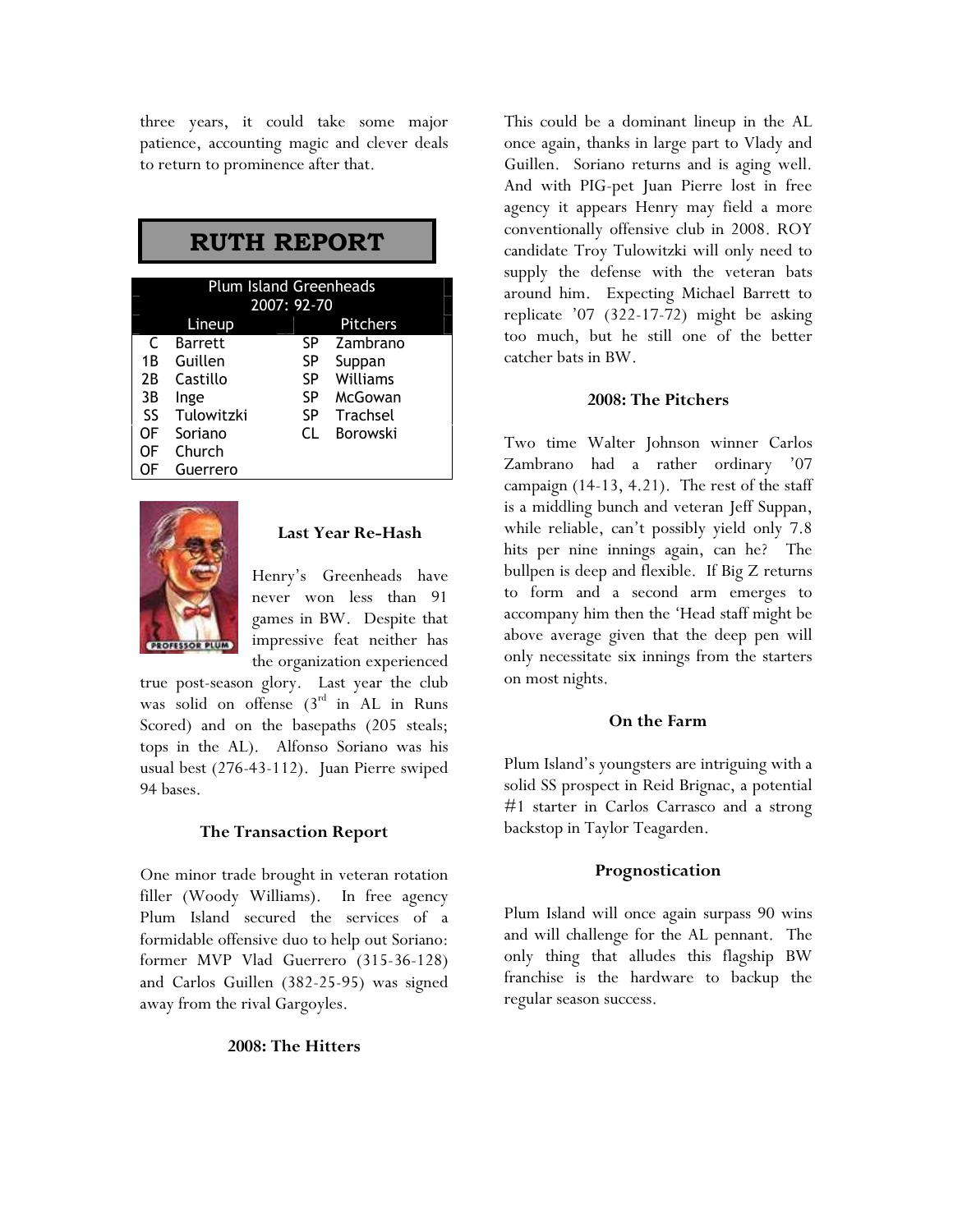|           | <b>Gotham City Gargoyles</b> |           |        |  |  |  |
|-----------|------------------------------|-----------|--------|--|--|--|
|           | 2007: 114-48                 |           |        |  |  |  |
|           | <b>Pitchers</b><br>Lineup    |           |        |  |  |  |
| C         | Napoli                       | SP        | Lackey |  |  |  |
| 1Β        | Ortiz                        | SP        | Webb   |  |  |  |
| 2B        | Roberts                      | SP        | Haren  |  |  |  |
| 3B        | Chipper                      | SP        | Chico  |  |  |  |
| <b>SS</b> | Lugo/McDonald                | <b>SP</b> | ???    |  |  |  |
| 0F        | Swisher                      | CΙ        | Rivera |  |  |  |
| OF        | Cameron                      |           |        |  |  |  |
|           | Mathews                      |           |        |  |  |  |



# Last Year Re-Hash

The most wins in BW, a run to the Series that was stamped out by the McGaffigans, a historic season from Big Papi (297-

80-179), 1013 runs scored, a BW-best 3.40 ERA and a Walter Johnson-winner in John Lackey (20-3, 3.30). Frankly, the '07 Gargoyles may go down in BW lore as the best club to not bring home the hardware.

#### The Transaction Report

Once the most important second-fiddle in BW was retained (Chipper Jones), Wayne set about to bettering his club through some astute trades. Super fourth OF Matt Diaz was brought in to spell the main OF trio while Brian Roberts (253-10-54) came over from LPD and improve the Gargoyle defense immensely. Before the addition of Roberts, Gotham pitchers were going to see the right side of the infield manned by Jose Vidro and David Ortiz- an unacceptable defensive combo if ever there was one.

#### 2008: The Hitters

David Ortiz will be the slugging definition of "regression to mean" in 2008. There is no possible way Gotham can count on a repeat of his '07 season. Chipper will continue to

provide protection for the big fellow. Brian Roberts should be much improved over his stats last year with the Diamonds. The outfield defense in Gotham shold be wellabove average. Watch out for young stick Jarrod Saltalamacchia who will be looked upon to shoulder some of the catching duties with slugging Mike Napoli (256-19-47).

#### 2008: The Pitchers

Is there a better Front Three in BW than what the Gargoyles will throw out there in 2008? Lackey won the Johnson, but Danny Haren (16-8, 3.94) and Brandon Webb (18- 4, 3.48) are aces in their own right. But after them the rotation will look to very young arms like Matt Garza and Matt Chico to hold the line and hopefully allow the club to win many an 8-6 contest. The bullpen is solid with studly closer Mo Rivera (40 saves, 1.81) just waiting for the call to close out games. Aaron Heilman (2.35, 77 IP) will be the main setup man for Rivera.

#### On the Farm

Young 3b bat Pedro Alvarez is the heir to Chipper for the Gargoyles. Brett Anderson and Brett Cecil are the only real young pitchers of note in the system.

#### Prognostication

Keeping Chipper around was huge. The weak links in the rotation may make it tough for the Gargoyles to surpass 100 wins again, but come playoff time they're presence won't be noticed as Wayne will be able to run out his Big Three consistently. There is no reason to doubt that the 2008 AL campaign will once again run through Gotham.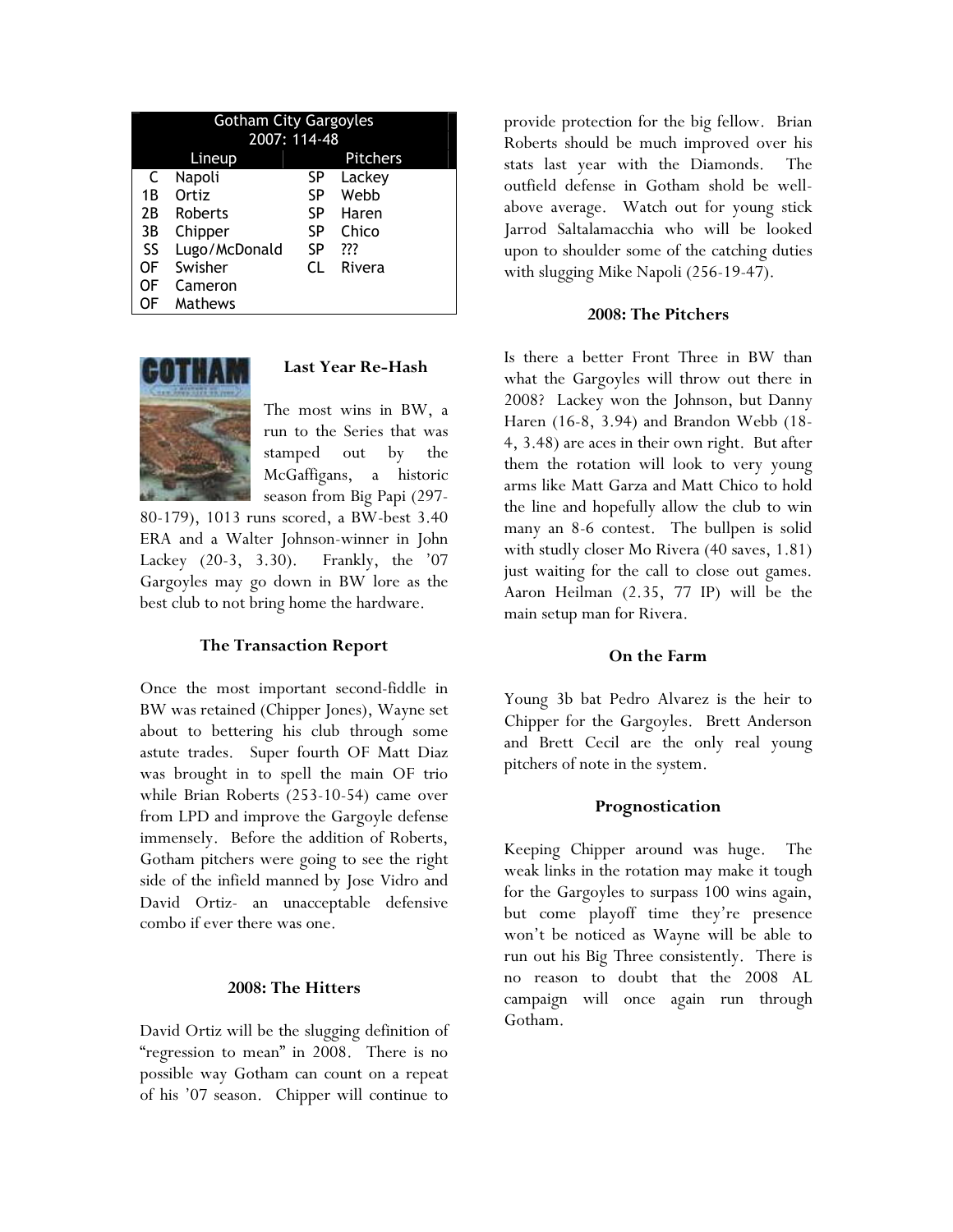| <b>Hoboken Bums</b> |                  |    |                 |  |  |  |
|---------------------|------------------|----|-----------------|--|--|--|
|                     | 2007: 86-76      |    |                 |  |  |  |
|                     | Lineup           |    | <b>Pitchers</b> |  |  |  |
| C                   | Varitek/Olivo    | SP | Cain            |  |  |  |
| 1В                  | Dunn/Garciaparra | SP | D. Davis        |  |  |  |
| 2Β                  | Sanchez          | SP | Wakefield       |  |  |  |
| 3B                  | Gordon/Rolen     | SP | Guthrie         |  |  |  |
| <b>SS</b>           | Jeter            | SP | <b>Belisle</b>  |  |  |  |
| OF                  | Alou             | CΙ | Jenks/Soria     |  |  |  |
| OF                  | <b>DeJesus</b>   |    |                 |  |  |  |
|                     | Matsui           |    |                 |  |  |  |



# Last Year Re-Hash

At the end of last season Pete Blake's Bums had major holes at shortstop and 2<sup>nd</sup> base. In October Pete made a major deal with Williamsburg to

acquire Freddy Sanchez, a former batting champion, to fill that  $2<sup>nd</sup>$  base position. In free agency the Bums were the high bidder on Derek Jeter. Now that his team has taken care of its shortages, the Bums can work on improving the team's 86-76 record from last year.

## Free Agency

As I mentioned above, the Bums signed Derek Jeter in free agency. Jeter signed a 5 year deal for just over 6 million per season. The other player to sign with Hoboken was Jeff Keppinger. Keppinger has a very nice card but with limited plate appearances. He should be able to fill in nicely at  $2^{nd}$ , SS and  $3<sup>rd</sup>$  with no real drop off.

## 2008 Draft

With his team in place, Pete was able to draft amateurs in the early rounds. Hoboken's first pick was number 14 overall. In that spot, the Bums selected minor leaguer Jed Lowrie. He as able to get the carded fleet footed Jerry Owens in round 2. He also added Jordan Walden and Blake Beavan to bolster his amateurs. Hoboken later added some backups in Shelly Duncan and Bryan Pena.

#### On the Farm

Hoboken minor leagues are in very good hands. They are lead by Kosuke Fukodome, Jed Lowrie Blake Beavan and Jordan Walden. Anytime you have very good players like these with upside in your minor league system you are doing very well.

#### Prognostication

Hoboken has excellent defense up the middle, power bats, high average hitters and flexibility in the lineup with players like Dunn and Garciaparra. The Bums have some excellent young pitchers in Matt Cain and Jeremy Guthrie. They also have Wakefield, Doug Davis and Belisle to anchor the rotation. Hoboken has 2 excellent closers in Soria and Jenks. Most of the pieces are in place for them to improve and make a run at a playoff spot. My prediction is 86-76.

| <b>New York Metz</b> |               |     |                 |  |  |  |
|----------------------|---------------|-----|-----------------|--|--|--|
|                      | 2007: 71-91   |     |                 |  |  |  |
|                      | Lineup        |     | <b>Pitchers</b> |  |  |  |
| C                    | Suzuki/Mathis | SP  | Willis          |  |  |  |
| 1Β                   | Morneau       | SP  | Millwood        |  |  |  |
| 2Β                   | Weeks         | SP  | Jeff Weaver     |  |  |  |
| 3B                   | Iwamura/Rolen | SP  | Maholm          |  |  |  |
| <b>SS</b>            | A. Cabrera    | SP  | E. Jackson      |  |  |  |
| OF                   | Nady          | CL. | ???             |  |  |  |
| OF                   | L. Gonzalez   |     |                 |  |  |  |
|                      | Patterson     |     |                 |  |  |  |

#### **Last Year Re-Hash**



The beginning of the 2007 season started the rebuilding process for Chris Metz's New York team when he took over the old San Bernardino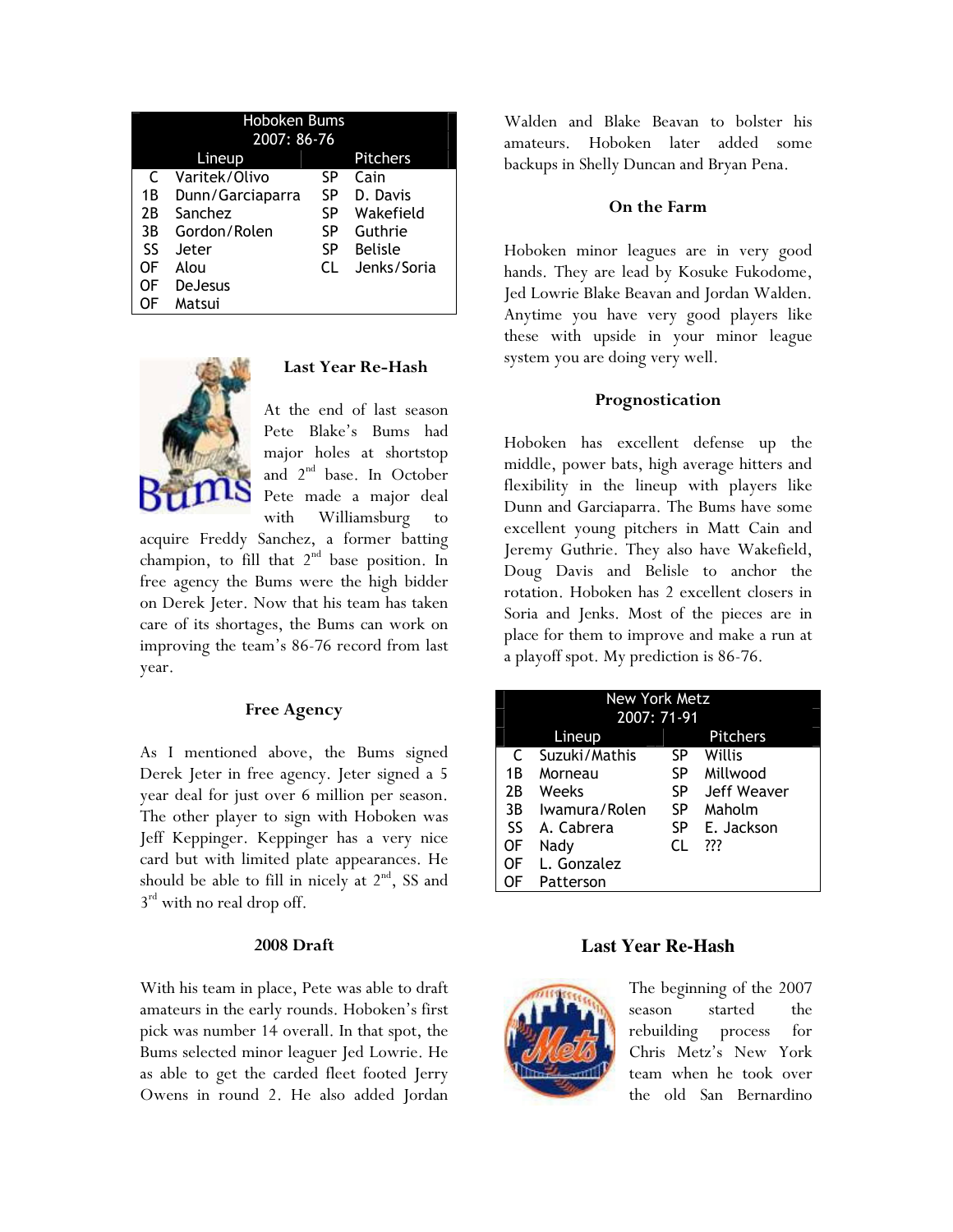franchise. The Metz lost several key players to trades and free agency. This past off season continued the rebuilding. One major trade was made to bring in some much needed flexibility to the lineup and they did acquire some free agents to fill holes for the upcoming season.

# Free Agency

The Metz acquired the services of Randy Wolf, Luis Gonzalez and Jeff Weaver in last year's free agency. Wolf and Weaver will provide about 250 much needed innings to the rotation. Gonzalez will anchor left field for the upcoming year. Chris was able to hold the line on spending and keep over 22 million in the bank for future rebuilding.

#### 2008 Draft

New York didn't have a draft pick until the  $24<sup>th</sup>$  spot. With that selection they took Nick Blackburn. The Metz had no  $2<sup>nd</sup>$  round pick but took Billy Buckner in the 3<sup>rd</sup>. The rest of the draft was filled with guys who have some upside. Ben Francisco, Yorman Barzardo and Virgil Vasquez all offer good potential value down the road.

# On the Farm

Help is on the way! The Metz have some excellent top notch prospects. Evan Longoria figures to hit for high average, power, with good plate discipline and outstanding defense. Another high profile prospect in the Metz minor league system is lefty Clayton Kershaw. Kershaw projects as a power pitcher and top of the rotation guy.

# Prognostication

The rebuilding process in New York may take a few years but there is light at the end of the tunnel. The Metz have a nice core of young players that will be able to help in the

future. The most notable players are Ellsbury, Hu, Weeks and Cabrera. They also have over 22 million in the bank to acquire players in trades or free agency. The problem is going to be adding help in the area of pitching. Kershaw will be able to team with Willis soon to form a nice lefty tandem in the future but for now there is not much in the cupboard. There is also no real closer on this year's team. The offense could hold there own this year but they lack real power other than Morneau. My prediction is 65-97.

| <b>Dublin GaelForce</b> |                   |     |                  |  |
|-------------------------|-------------------|-----|------------------|--|
|                         | 2007: 77-85       |     |                  |  |
|                         | Lineup            |     | <b>Pitchers</b>  |  |
|                         | Zaun              | SP  | Carmona          |  |
| 1В                      | Loney/Thome       | SP  | <b>Francis</b>   |  |
| 2B                      | Polanco/Kendrick  | SP  | Schilling        |  |
| 3B                      | Encarnacion<br>SP |     | Arroyo           |  |
| SS                      | Eckstein          | SP  | Johnson/McCarthy |  |
| OF                      | Anderson/Ross     | CL. | Valverde         |  |
| OF                      | Pence             |     |                  |  |
|                         | Berkman           |     |                  |  |



# Last Year Re-Hash

Doug Beebe took over the Exeter franchise in August of last year. After the season he renamed his team to the Dublin

GaelForce. Exeter/Dublin finished at 77-85. Doug didn't have any Strat experience when he came to us but he seems to take to our passion very well. He has made a few key trades and free agent acquisitions over the off-season and has helped his team to potentially take it to the next level.

# Free Agency

Dublin picked up some big names in Berkman and Palanco in last years free agency sweepstakes. They also added Randy Johnson, Scott Downs, Geoff Blum, Ambiorix Burgos and Neal Cotts. Dublin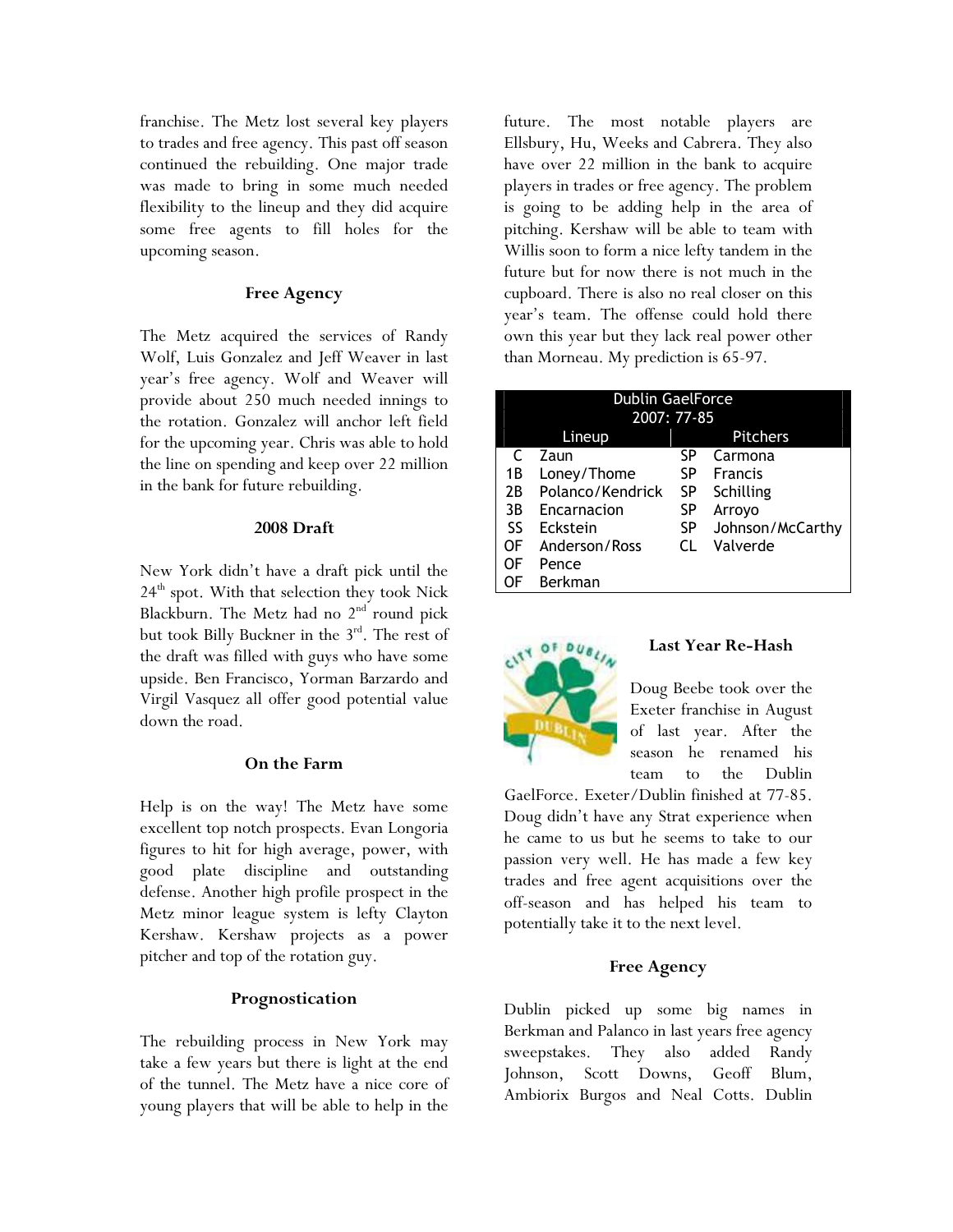spent around 17 million but still has over 15 million in the bank for the future.

#### 2008 Draft

The GaelForce only made 5 selections in this year's draft. Dublin picked up 3 very good minor leaguers, two carded players in lefty in Justin Hampson and switch hitting catcher Mike Rabelo. These players taken add to an already solid team.

#### On the Farm

Dublin has a very good overall set of minor leaguers from top to bottom. Jason Heyward, Trevor Cahill and Joe Savery were selected in this year's draft. Add those guys to Hurley and Guerra along with Andrus, who was picked up in a trade, and you have yourself a nice crop of amateurs.

#### Prognostication

Dublin has the look of a playoff team this year. They have a solid offense with Berkman, Pence, Loney and Thome. They also have some nice bench depth in Blake, Morales and Ross. The pitching is anchored by staff ace Fausto Carmona. Add Francis, Arroyo, Schilling and Randy Johnson and you have the makings of a solid rotation. Brandon McCarthy will be spotted in the rotation when needed. Hirsch and Volquez will be able to add to the future rotation when Schilling and Johnson retire. Valverde will be the closer. Dublin might be able to add to this roster during the season and take another step. The future looks bright. My prediction is 89-73.

|           | <b>Williamsburg Burgesses</b><br>2007: 87-75 |     |            |  |
|-----------|----------------------------------------------|-----|------------|--|
|           | Lineup                                       |     | Pitchers   |  |
| C         | Y. Molina                                    | SP  | Santana    |  |
| 1B        | Delgado                                      | SP  | Correia    |  |
| 2В        | Utley                                        | SP  | Silva      |  |
| 3B        | Zimmerman                                    | SP  | Contreras  |  |
| <b>SS</b> | Uribe                                        | SP  | A. Reyes   |  |
| OF        | Lofton/Ankiel                                | CI. | Betancourt |  |
| OF        | Byrd                                         |     |            |  |
| ΟF        | Hermida/Encarnacion                          |     |            |  |

#### Last Year Re-Hash

Jim Bodnar's Williamsburg team finished 3rd in the standing and made it to the playoffs last year with 87 wins but bowed out in the first round to Hoboken. The Burgesses picked up Carlos Delgado, Carlos Silva and Yadier Molina in a deal with South Range during the off season. They also extended the contract of Marlon Byrd. Williamsburg seems set for another run at the playoffs this year.

#### Free Agency

The Burgesses added some key players in Lofton and Ankiel in free agency. Lofton was signed to a one year deal at 2.6 million. Lofton will play the outfield and lead off for this season. Ankiel was inked for 3 years in the hopes that miraculous comeback



continues. They also added some role players to fill spot starts during the year.

#### 2008 Draft

Williamsburg first pick came at number 15 in round one and they

selected highly coveted amateur Brian Matusz. They also drafted Bryan Anderson, Juan Silverio and Luke Burnett to put in their minor league system. The other notable added was carded player Dallas Braden.

#### On the Farm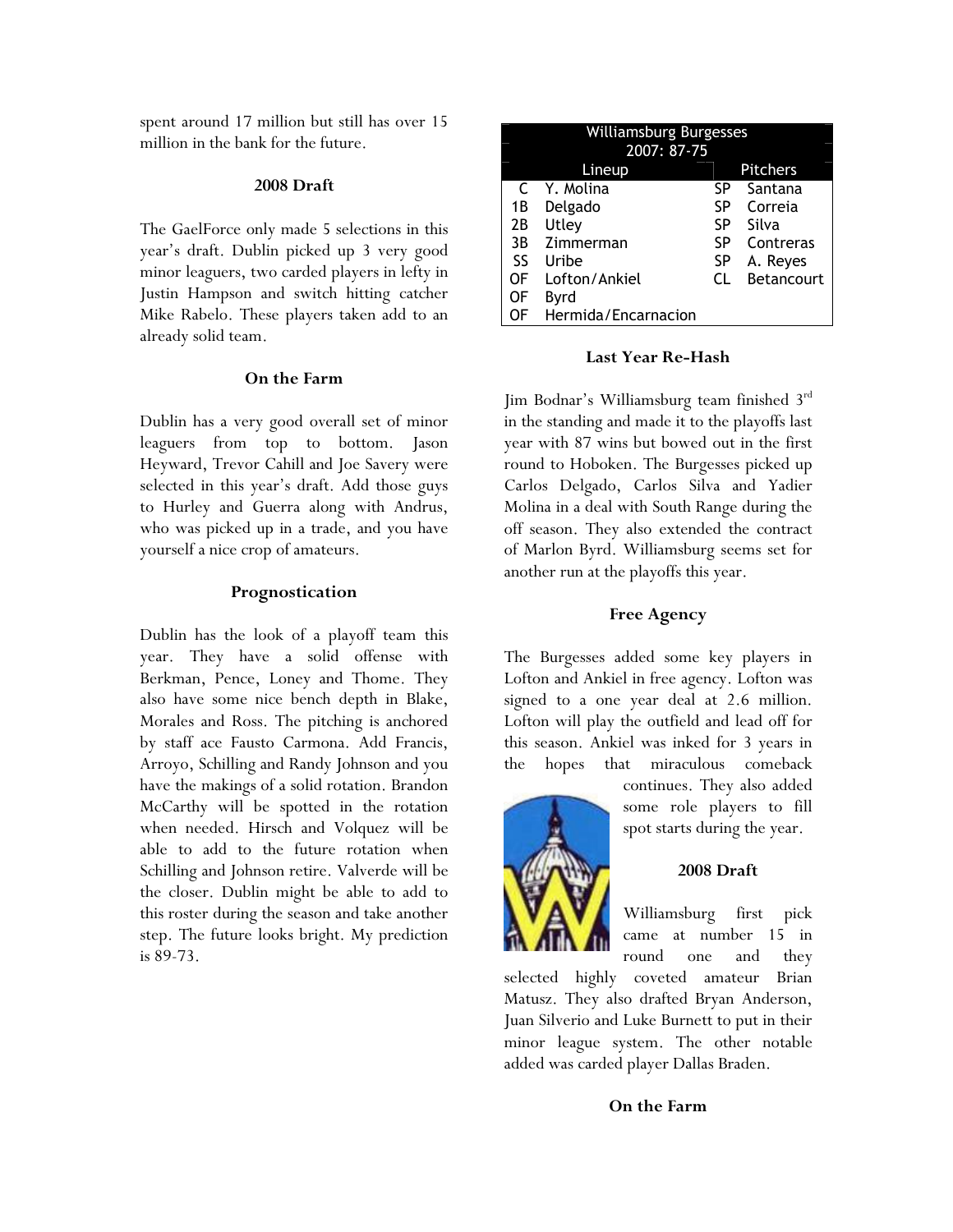Williamsburg features one of the best minor league players in any system in Colby Rasmus. Rasmus could possibly take over for St. Louis in centerfield this year. He has a chance to be a bright star in this league for a long time. They have some other very good amateurs in Anderson, Niemann, Conger and Matusz.

#### Prognostication

Williamsburg has added several pieces in the off-season to remain a contender again this year. They have a nice mix of veterans and young players. They may be a little susceptible to tough left hand pitching with Delgado, Utley, Hermida and Lofton all swinging from the left side. The top of the rotation seems solid with Santana and Correia. Silva is solid at the #3 spot. Contreras and Reyes fill in at the 4th and 5th spots. Betancourt will be slated as the closer this year. Williamsburg looks to be a very solid team this year and looking for a post season bid again. My prediction is 87-75.

# AARON ANALYSIS

| LaFontaine Park Diamonds<br>2007: 98-64 |                           |     |                |  |  |
|-----------------------------------------|---------------------------|-----|----------------|--|--|
|                                         | <b>Pitchers</b><br>Lineup |     |                |  |  |
| C                                       | Snyder/Bard               | SP  | F. Hernandez   |  |  |
| 1Β                                      | Giambi                    | SP  | Mussina        |  |  |
| 2B                                      | K. Johnson                | SP  | Matsuzaka      |  |  |
| 3B                                      | Branyan/Helms             | SP  | ???            |  |  |
| SS                                      | Crosby                    | SP  | ???            |  |  |
| OF                                      | <b>Ethier</b>             | CI. | <b>Fuentes</b> |  |  |
| 0F                                      | A. Jones                  |     |                |  |  |
|                                         | Damon                     |     |                |  |  |

#### Last Year Re-Hash

The Diamonds finished in second place for the second year in a row, powered by a solid starting rotation featuring 19-4 Mike

Miussina, 19-5 Roy Halladay, and super closer Fuentes and his 1.70 ERA. Andruw Jones provided Gold Glove defense in center field and slugged 49 Homers. Jason Giambi pitched in with 36 Long-Flys, and Bobby Abreu took an amazing 126 walks to set the table.

#### Transaction Report

Much rebuilding has gone on in LaFontaine



Park. 2b Brian Roberts (253-10-54) moved on in a shrewd move by Daniel that brought in young bats Ian Stewart and Carlos Quentin. Unheralded Ted Lilly (14-7, 3.50) was jettisoned before his

contract ran out for a future  $1<sup>st</sup>$  round pick and a prospect. Also shipped out was Junior Griffey in return for a pair of OFs: Johnny Damon (252-19-73, 41 SB for NOR) and Andre Ethier (277-10-50).

#### On the Farm

Perpetual slugging prospect Stewart is the only significant prospect at the upper reaches of the system. Recent draftee Justin Smoak, a slugging 1b, may move quickly for the Diamonds.

#### Prognostication

Lafontaine Park's ride near the top of the National League will end in 2008. Andruw Jones had a bad year, Bobby Crosby had an OBP of under .280, Mussina's career is nearly done, and rookie Dice-K didn't quite live up to expectations in his rookie season. LP won't tumble to the bottom – they still have quality players like Billy Butler, Kelly Johnson, and "King" Felix – but a finish in the lower half of the division is expected.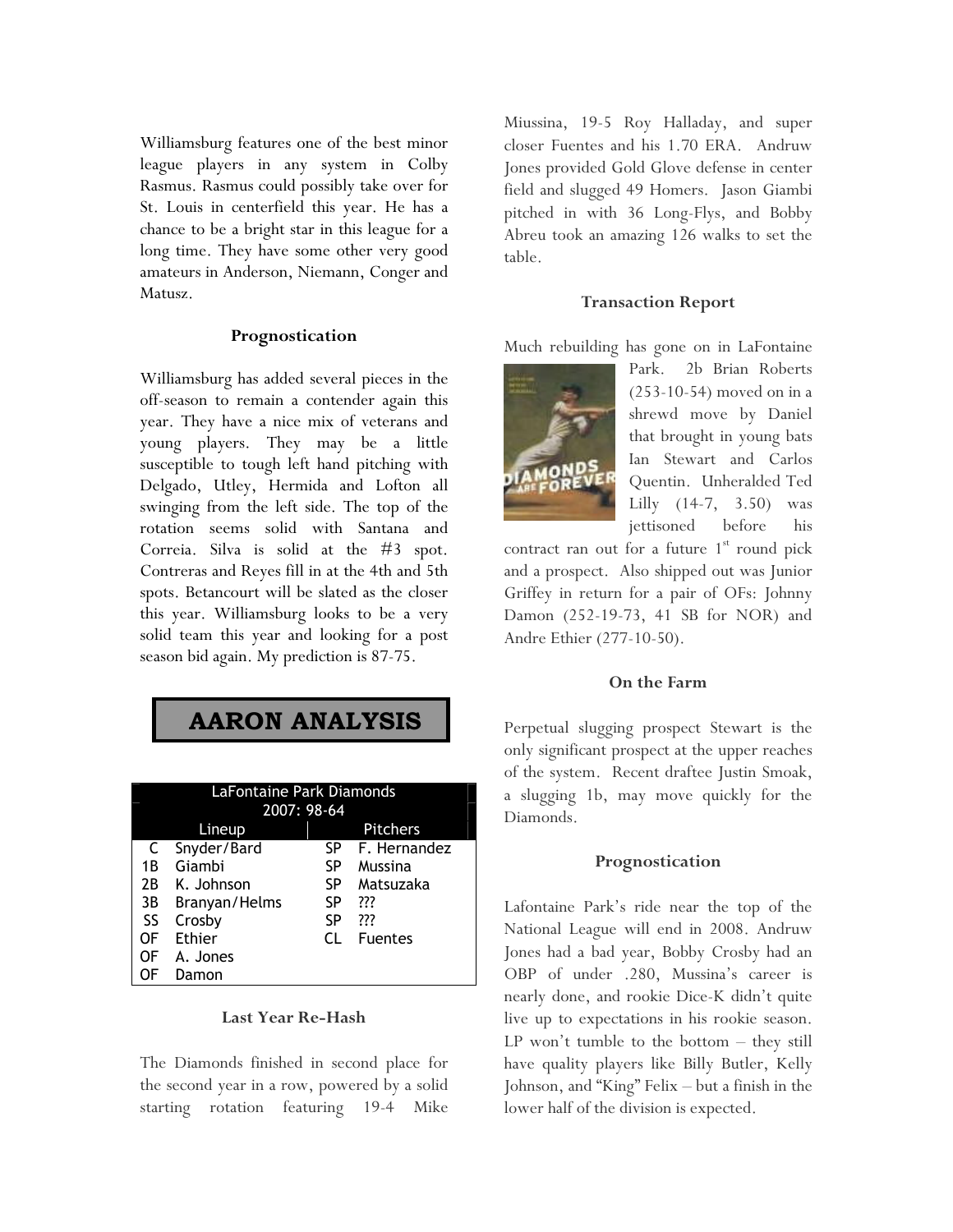| <b>Port Richey Sandcranes</b><br>2007: 66-96 |               |    |                 |
|----------------------------------------------|---------------|----|-----------------|
|                                              | Lineup        |    | <b>Pitchers</b> |
| C                                            | Ausmus        | SP | Halladay        |
| 1B                                           | Millar        | SP | Vazquez         |
| 2B                                           | Grudzielanek  | SP | Wang            |
| 3B                                           | <b>Beltre</b> | SP | Cabrera         |
| SS                                           | F. Lopez      | SP | Germano         |
| OF                                           | Crawford      | CL | Capps           |
| OF                                           | Ordonez       |    |                 |
|                                              | Wells         |    |                 |

## Last Year Re-Hash

Port Richey finished in fifth place in the division, the second poor year in a row.



Vernon Wells and Carl Crawford didn't have the supporting cast to do a lot. Shea Hillenbrand was a surprise, hitting an unexpected 30 home runs, but the pitching staff was a

mess, with a team ERA of 4.82 and only Clay Hensley, at 10-16, reached double digits in wins.

#### Transaction Report

Owner Fred Lambrecht opened up his wallet during the off-season, spending and additional \$20M over 2006 and landed some blockbuster Free Agents in Javier Vazquez (14-6, 4.21, LZS), Roy Halladay (19-5, 2.98), and setup man Pedro Feliciano.

#### 2008: Hitting

Perpetual highlight-maker Carl Crawford (344-19-56, 51 SB) returns to lead the 'Crane attack. Port Richey has amazing OF depth. Joining holdovers Mags Ordonez and Vernon Wells is new recruit Juan Pierre

(long of PIG). Aaron Rowand is expected to see more action after hitting .330 in limited action.

#### On the Farm

Blake DeWitt is getting close to being a factor for the Sandcranes. Much buzz surrounds precocious pitcher Henry Rodriguez. Only 20, he may burst on the BRASSWORLD scene quite soon.

#### Prognostication

Port Richey should enjoy a turnaround this season as Fred's team has the potential to finish with 90+ wins. The only blemish could be the inability to pick up pieces for the stretch run, since the team is almost at the Salary Cap.

| Annadale Anteaters<br>2007: 55-107 |                  |    |                 |  |
|------------------------------------|------------------|----|-----------------|--|
|                                    |                  |    |                 |  |
|                                    | Lineup           |    | <b>Pitchers</b> |  |
|                                    | Molina           | SP | Robertson       |  |
| 1B                                 | Overbay          | SP | Owings          |  |
| 2B                                 | Loretta          | SP | de la Rosa      |  |
| 3B                                 | A. Ramirez       | SP | <b>Burress</b>  |  |
| SS.                                | A. Gonzalez      | SP | ???             |  |
| OF                                 | Teahen           | CL | Cordero         |  |
| OF                                 | Green            |    |                 |  |
| 0F                                 | Spillborghs/Lind |    |                 |  |

#### Last Year Re-Hash



The Anteaters struggled mightily in 2007, posting the 2<sup>nd</sup>-worst record in the NL, a 55-107 mark. Coach Robert Smith is in a rebuilding phase, and last year was hopefully

the trough.

Annadale really struggled with the bats, finished 3<sup>rd</sup>-worst in NL in OPS and HR, and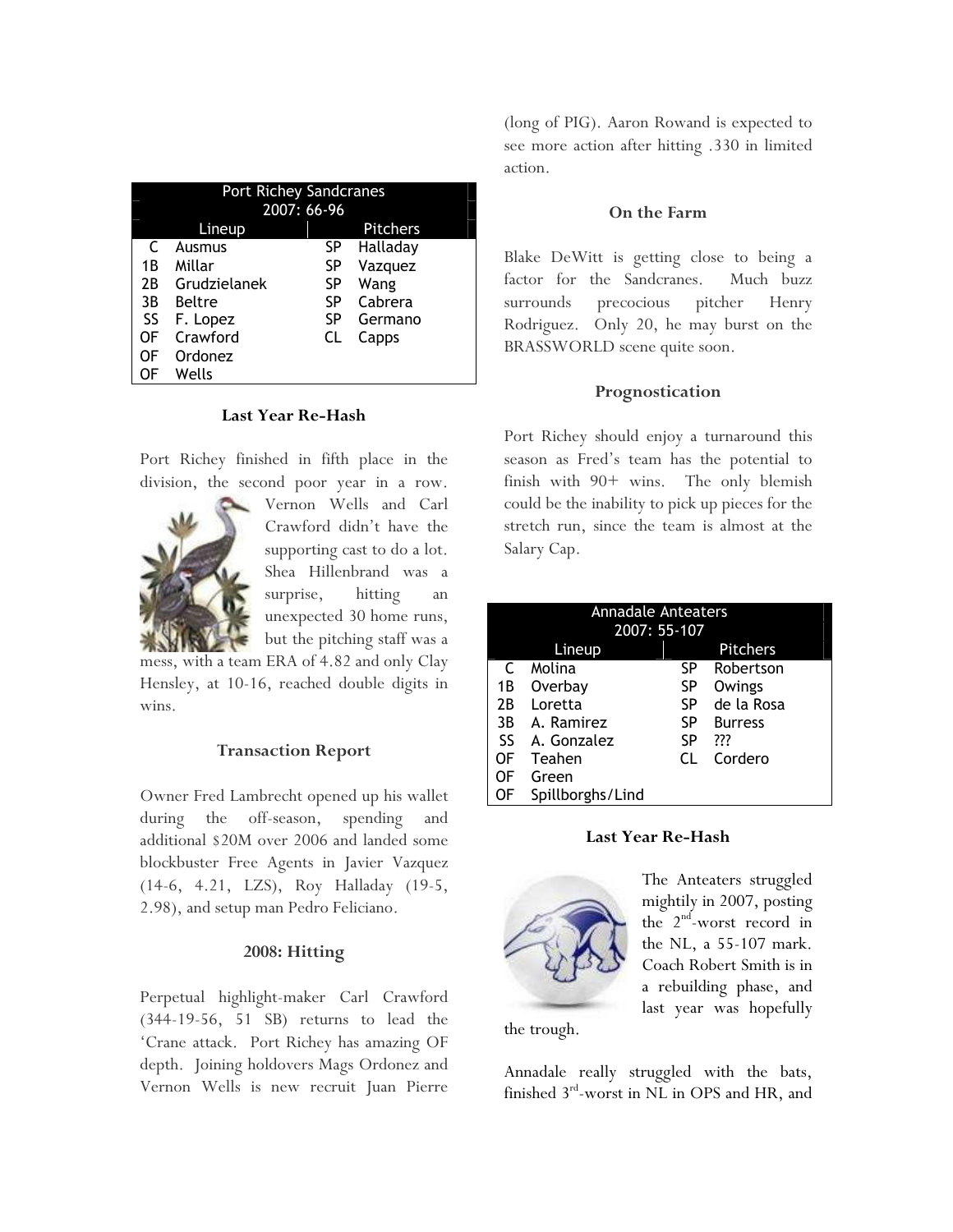batting in the fewest runs in the league, with 591. Despite the team's performance, Mark Loretta, Edgar Renteria, and Mark Teahen had solid years in starting roles, and up-andcomer Luke Scott (now a Georgia Satellite) had a strong year in a part-time position. Lyle Overbay, Sean Green, and Mike Lamb however, didn't put enough production together for the middle of a lineup, contributing strongly to the low run total.

The pitching staff struggled as well, posting a bottom-half ERA, with the NL's fewest strikeouts. Only Chad Cordero, with 21 saves and a 2.59 ERA pitched really well. No full-time starter posted an ERA under 4, and Runelvys Hernandez put up a dismal 1-10, 9.00 ERA in 12 starts.

# Transaction Report

Gone: Edgar Renteria, Luke Scott, Runelvys Hernandez, Mike Lamb, Gil Meche Added: Aramis Ramirez, Brett Myers, Claudio Vargas, Mark Loretta (re-signed), Alex Gonzalez, Adam Loewn

#### On the Farm

Befitting a rebuilding club, Annadale has some extremely exciting young talent in the minors: David Price, Ian Kennedy, Neil Walker and Gerrado Parra, to name a few. Watchout for lefty Glenn Gibson: his father Paul was a reliable LHP and his progeny could quickly become the same for the Anteaters.

#### Prognostication

Until Myers, Price, Loewen and Kennedy hit the starting rotation, the pitching staff will continue to struggle. The addition of Aramis Ramirez gives the offense an anchor that it badly needs, but there's still a power void that will be very hard to overcome. The Anteaters will struggle to avoid another 100loss season with the starting pitching it has assembled.

| Georgia Satellites |             |             |                 |
|--------------------|-------------|-------------|-----------------|
|                    |             | 2007: 89-73 |                 |
|                    | Lineup      |             | <b>Pitchers</b> |
| C                  | Posada      | SP          | Smoltz          |
| 1B                 | Pujols      | SP          | K. Escobar      |
| 2B                 | lguchi      | SP          | <b>Burnett</b>  |
| 3B                 | Huff        | SP          | Billingsley     |
| SS                 | M. Young    | SP          | <b>Baker</b>    |
| OF                 | Scott       | SP          | Lowry           |
| OF                 | <b>Rios</b> | CL          | Hoffman         |
| OF                 | Figgins     |             |                 |

# Last Year Re-Hash

New BRASSWORLD owner Sean Britt took over the former Lake Zurich Stingrays from Bruce Herrin (who took it from Kevin Kolb), and promptly packed the team down to peach country. Lake Zurich residents took exception to their playoff team being pulled away, but I guess it's all about the money.



2007 saw a solid year out of the then-Stingrays, as the team posted an 89-73 record, earning a first-ever playoff berth for Lake Zurich.

Unfortunately, the celebration was shortlived, as Northwoods eliminated the Stingrays in five games.

Lake Zurich was led by NL MVP Albert Pujols, who led the NL in HR, runs, RBIs, Slg, and Total Bases, but didn't make the list for intentional walks. NL managers must not read the scouting reports too carefully. Manny Ramirez, Alex Rios, and Tad Iguchi also chipped in with strong overall performances, and Jorge Posada, Troy Glaus, and Jim Edmonds supplied more power, as Lake Zurich led the NL in total HRs, Runs, and RBIs.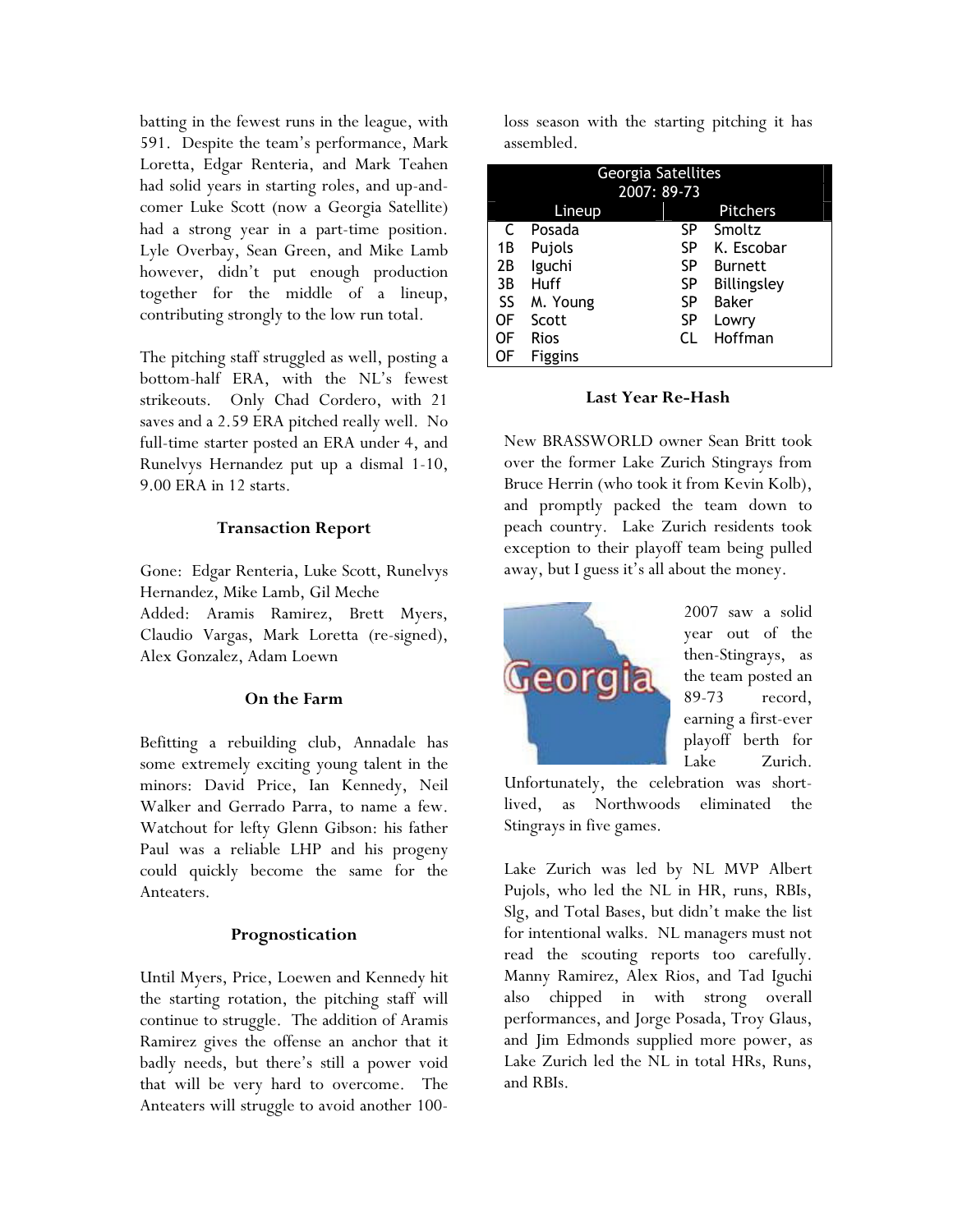All this offense was necessary to Lake Zurich's success, as their pitching finished near the bottom of the league in ERA, with a not-so-pretty team mark of 4.87. Not the fault of their top three pitchers though, as starters Kelvim Escobar, Javier Vazquez, and Barry Zito all had solid seasons, along with a strong 3.02/21save season from Trevor Hoffman. Too many innings by guys like Taylor Tankersley, Fernando Cabrera, and 25-game starter Noah Lowry dragged the team down though.

# Transaction Report

Gone: Manny Ramirez, Jim Edmonds, Javier Vazquez, Barry Zito, Brad Radke, Added: AJ Burnett, John Smoltz, Luke Scott, Coco Crisp, Angel Villalona (min) Benched: Chad Tracy Promoted: Scott Baker

# On the Farm

2b/OF Matt Antonelli looks to be on the big club soon. The Satellites feature arguably the two best baseball players under the age of 18: Angel Villalona and Carlos Triunfel.

# Prognostication

The new Satellites will look to big money free agents AJ Burnett and John Smoltz to replace the wins lost from the departure of Barry Zito and Javier Vazquez. Team ERA should improve with a much better Noah Lowry, and a stronger relief corps as well. Prince Albert will struggle to repeat his colossal 2007 numbers, and Luke Scott and Coco Crisp won't replace Jim Edmonds' HRs either. But the defense should be stronger with Manny Ramirez wandering around in a different LF, and a strong looking Jorge Posada looks to improve on an average 2007.

|    | Taggart Titans |              |                 |  |
|----|----------------|--------------|-----------------|--|
|    |                | 2007: 111-51 |                 |  |
|    | Lineup         |              | <b>Pitchers</b> |  |
| C  | Estrada        | SP           | <b>Shields</b>  |  |
| 1B | Kotchman       | SP           | Gorzelanny      |  |
| 2B | <b>Ellis</b>   | SP           | Capuano         |  |
| 3B | <b>Atkins</b>  | SP           | Greinke         |  |
| SS | Hardy          | <b>SP</b>    | Durbin/Gallardo |  |
| OF | Cust           | CL           | Ray             |  |
| ΟF | C. Young       |              |                 |  |
| DF | Hart           |              |                 |  |

Last Year Re-Hash

League commissioner Mark Lentz led the Taggart Titans to an NL-best 111 wins in 2007, only to fall unexpectedly in the NLDS to Lafontaine Park (now Georgia), 4-2.

Taggart was lead by an incredible pitching staff, headed by Jason Jennings (18-8, 3.00



ERA), Dave Bush (16-5, 3.82 ERA) and Chris Capuano (16-8, 3.65 ERA). All three were up for the Christy Mathewson award, with Jennings finishing best-of-the-group in  $4<sup>th</sup>$ . The back end of the bullpen was

held up by a surprising Chris Ray, who, despite giving up 11 HRs in 65 innings, still posted a solid 3.05 ERA, and tallied 38 saves. The team overall lead the NL in ERA, Wins, Saves.

On the offensive side, Lentz had more mixed results, with outstanding years from Bobby Kielty, Ben Broussard, and Johnny Estrada offset by a disappointing season from \$7 million dollar man Alex Rodriguez. The team still finished fifth in the NL in OPS, though they also were  $2<sup>nd</sup>$  in strikeouts.

# Transaction Report

Gone: Some schlub named Alex Rodriguez, Jack Cust, Milton "Are you talkin' to me?!" Bradley, Jason Jennings, Dave Bush, Pedro Martinez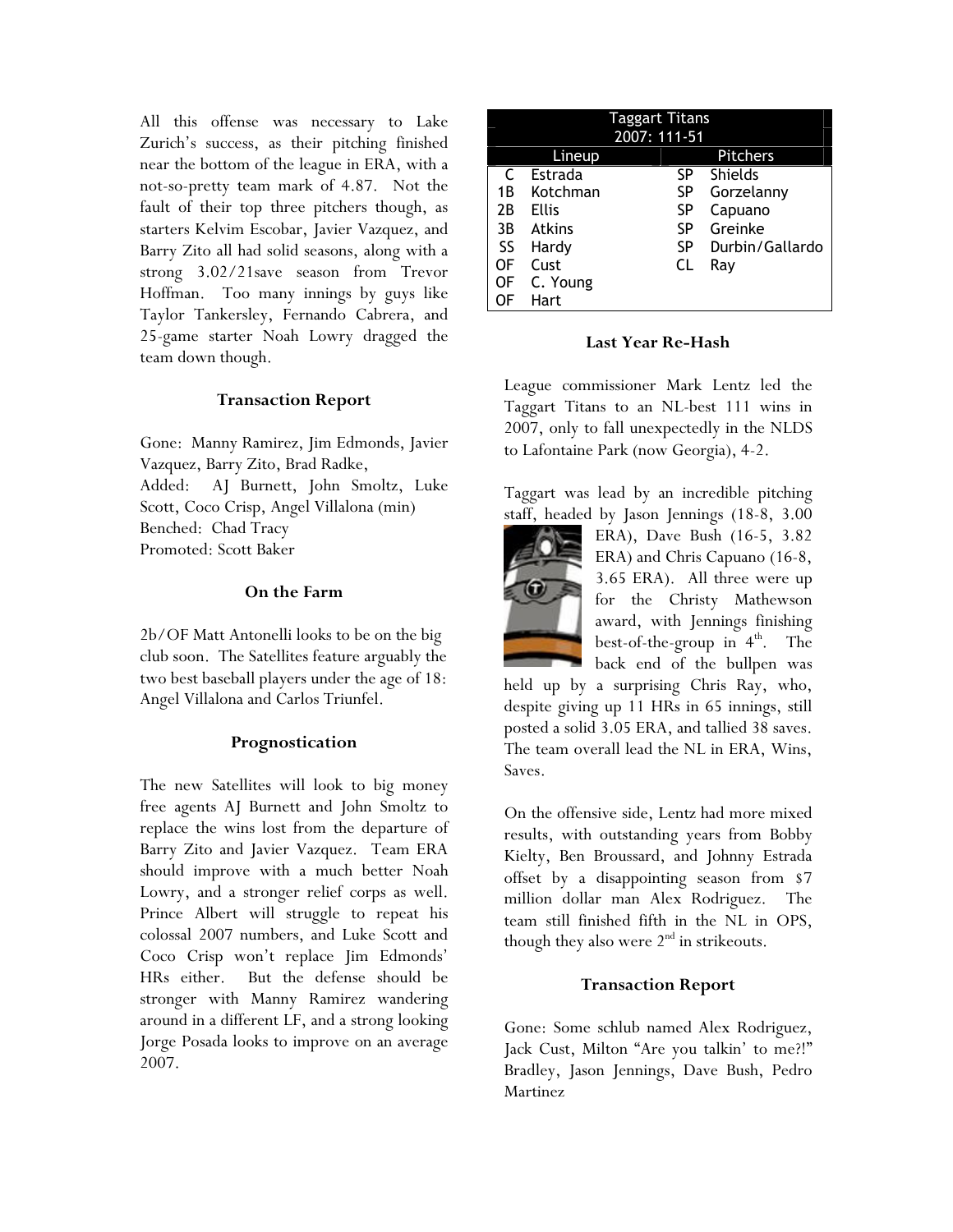Added: JJ Hardy, Garrett Atkins, Jack Cust, Chad Durbin Benched: Ben Broussard, Bill Hall Promoted: Cory Hart, Casey Kotchman, Tom Gorzellany, Yovanni Gallardo

# On the Farm

Adam Miller remains the prize of the system. Dennis Sarfate may roar into the Titan pen next year with a fastball that nears 100 MPH. German Duran is a bat without a positionbut hey- there are eight to choose from.

# Prognostication

Taggart looks like a team that's going to take a small step back this year. Losing two of your top three pitchers, and the best player in MLB, can do that to you. Lentz shrewd moves, including picking up a rising JJ Hardy by trade, and Jack Cust in the draft, will help the offensive side of the ledger, but the pitching staff isn't likely to perform at 2007 levels. He's not rebuilding though, just taking a quick duck behind some cover to reload.

|    | Virginia Patriots |             |                 |  |
|----|-------------------|-------------|-----------------|--|
|    |                   | 2007: 72-90 |                 |  |
|    | Lineup            |             | <b>Pitchers</b> |  |
| C  | Schneider         | SP          | Sabathia        |  |
| 1B | Konerko           | SP          | Lowe            |  |
| 2B | Cano              | <b>SP</b>   | O. Hernandez    |  |
| 3B | Youkilis          | SP          | Sonnastine      |  |
| SS | Vizquel           | <b>SP</b>   | S. Hill         |  |
| 0F | Griffey           | CL          | Wagner/Nathan   |  |
| 0F | <b>Markakis</b>   |             |                 |  |
| ОF | Victorino         |             |                 |  |

# Last Year Re-Hash



The Virginia Patriots finished a tough 2007 campaign with a 72-90 record. Their solid pitching staff, anchored by Derek Lowe, Miguel Batista, and CrookedCap Sabathia, posted a strong total ERA of 3.70. Billy Wagner provided a strong presence on the back end of the bullpen, posting a 1.90 ERA and garnering 23 saves. Only Eric Milton really struggled, yielding almost 6.5 runs per nine, but Roger Clemens' partial year performance was enough to make up for it, with a 1.78, 7- 1, 7K/9IP line.

The solid pitching performance wasn't backed up with hitting however. The Patriots were bottom-three in the NL in runs scored (though they did score enough for a Pythagorean record of 80-82, providing hope for a stronger future). Bright spots for the struggling offense were: Robinson Cano's .322 average, Jermaine Dye's 37 HRs and Paul Konerko's 36. Too many at-bats for Omar Vizquel, Willie Bloomquist and Nick Markakis held back the team.

# Transaction Report

Gone: Jason Frasor, Jermaine Dye, Felipe Lopez, Miguel Batista, Roger Clemens Added: Brian Schneider, Orlando "get off my lawn, dang kids" Hernandez, Johnny Damon, Russ Springer, Felipe Lopez, Omar Vizquel, Joe Nathan

Benched: Mike Piazza, Shane Victorino Promoted: Ryan Theriot, Shawn Hill

#### On the Farm

C Geovany Soto and 3b/SS Brandon Wood are as close as close can be to becoming fixtures in the Patriot lineup.

# Prognostication

The pitching staff has a chance to have a Mathewson Award winner, with CC Sabathia as the #1 starter. The two through four spots have talent too, with Derek Lowe, Orlando Hernandez, and Shawn Hill providing good, but partial season, numbers.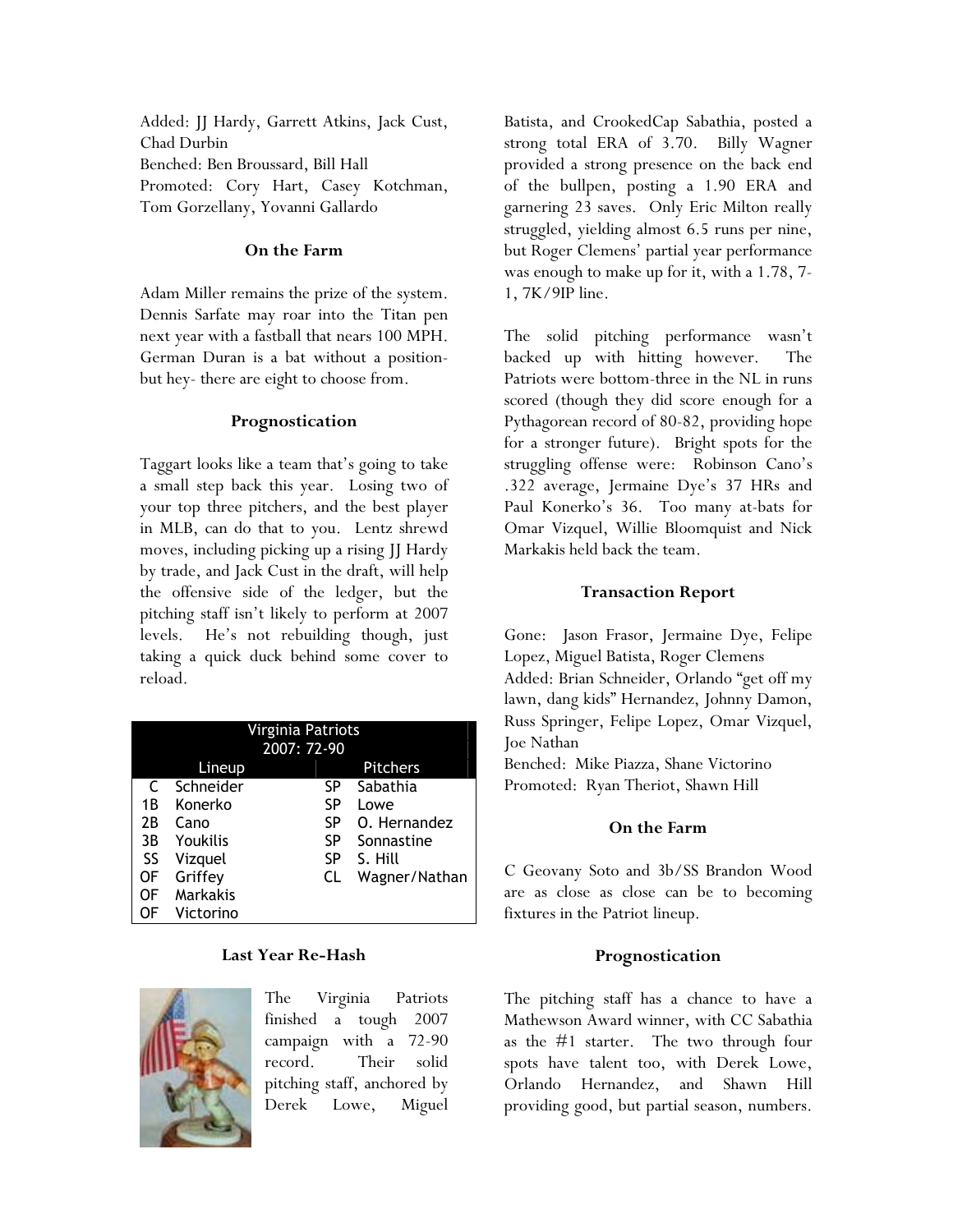The bullpen should benefit from a huge addition, as Joe Nathan brings his skills to Virginia to complement Wager. Behind the pitchers, the defense should be stronger as well. The offense will deliver better results too, if Mike Bardos can work the platoons and at-bats to his advantage. Some of the wins Taggart will drop could well go to Virginia

# MAYS MENTIONS

| Aspen Rainmakers<br>2007: 56-106 |                 |           |                 |  |
|----------------------------------|-----------------|-----------|-----------------|--|
|                                  | Lineup          |           | <b>Pitchers</b> |  |
| C                                | Kendall         | SP        | <b>Blanton</b>  |  |
| 1Β                               | Jackson/Johnson | SP        | Kazmir          |  |
| 2В                               | Barfield        | <b>SP</b> | Wainwright      |  |
| 3B                               | Kouzmanoff      | SP        | Kendrick        |  |
| SS                               | Peralta         | SP        | Colon           |  |
| OF                               | Winn            | CL.       | Accardo         |  |
| OF                               | Gload           |           |                 |  |
|                                  | Willits         |           |                 |  |

#### Last Year Re-Hash

ASPEN

Aspen finished the season with over 100 losses, but surprisingly not in last place. These numbers tell the story of a season gone wrong: Team batting

average of .243, Team era of 4.85, and 113 HR hit versus 190 given up. Though Scott Kazmir had a strong season numbers-wise, he was only 3-11 despite only giving up 129 hits in 142 innings and getting 167 Ks. On the offensive side, no batter hit .290 or had over 20 HRs.

#### On the Farm

The Rainmakers hold intriguing power armsone that throws lefty (Ross Detwiler) and the other from the right (Felipe Paulino). Brian Barton is close to entering the outfield mix at the big league level.

#### Prognostication

Despite \$33M in the bank (an increase of \$8M over last season), Aspen signed no Free Agents, instead focusing on rebuilding (perhaps due to the incredibly high bidding). With a starting pitching staff anchored by Joe Blanton and Scott Kazmir, followed by youngsters Wainwright and Kendrick, and one-time Cy Young, but now filler, Bartolo Colon, the staff is at least better that last season. Unfortunately, the offense may be league-worst. So don't expect a turn-around this season. Expect over 100 losses and a last place finish as Aspen fans get a look at the kids who may lead their team out of the bottom some day.

| Palo Alto Robber Barons |                |    |                 |  |  |
|-------------------------|----------------|----|-----------------|--|--|
|                         | 2007: 50-112   |    |                 |  |  |
|                         | Lineup         |    | <b>Pitchers</b> |  |  |
| C                       | Mauer          | SP | Verlander       |  |  |
| 1Β                      | Teixeira       | SP | Peavy           |  |  |
| 2B                      | Matsui         | SP | Pettitte        |  |  |
| 3B                      | Rodriguez      | SP | Tejeda          |  |  |
| SS                      | Drew           | SP | Perez/K. Wells  |  |  |
| OF                      | Kotsav         | CL | Marmol          |  |  |
| 0F                      | Bay            |    |                 |  |  |
| OF                      | E. Brown/Floyd |    |                 |  |  |

#### Last Year Re-Hash



As the Mounties of Mansfield, the club experienced a shocking first-to-worst turnaround that left the team with over 110 losses in 2007 after winning 109 in 2006. While there were some

solid players remaining (Polanco, Mauer, Byrnes, and Teixeira), the rest were just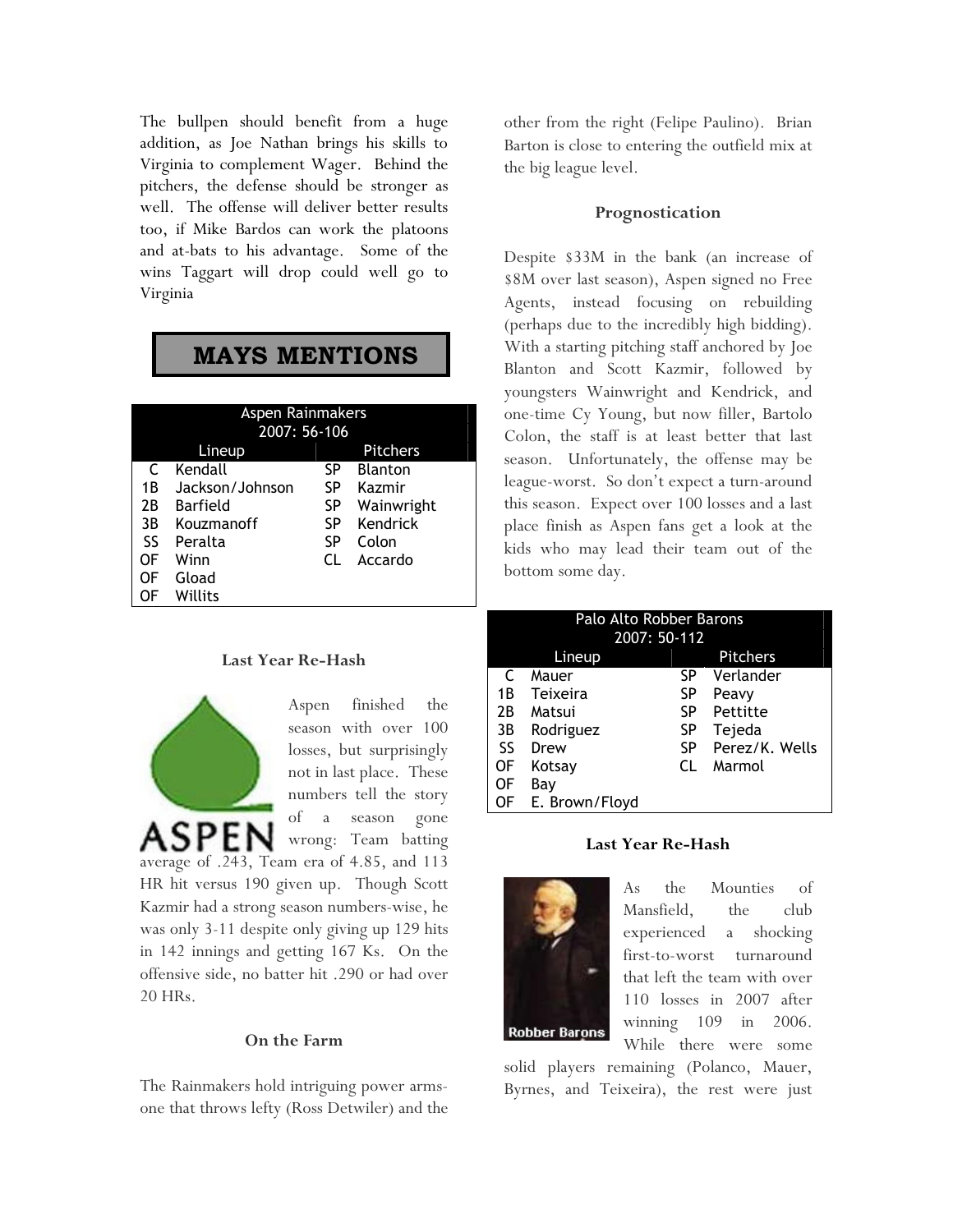aweful. Barmes hit just .168, Kotsay .234, Castilla .221, and the fans saw a lot of Mark Bellhorn and his .139 average (just for comparison, his pitchers hit just a bit less at .102). The team average was .245. On the pitching side, after Verlander and Peavy there was a big drop. A team ERA of 5.78 and 230 home runs allowed lead to no pitcher with a winning record, and half with ERAs over 6.

# Transaction Report

Alex Rodriguez was inked to a deal that will pay him nearly ten million per year for the five seasons. He will remove any worries Doctor Dick had at third base.

# On the Farm

Matt LaPorta is one of the best RH sluggers not currently plying his trade at the BW level. Rick Porcello may rush quickly to Palo Alto, even though he is still a teenager.

# Prognostication

ARod replaces Mark Bellhorn and Vinny Castilla at 3<sup>rd</sup> base, and I don't think you will ever see a bigger difference in output. Marmol had a good year, as did newcomers Villone and Mahay. Verlander is a true #1 and Peavy is too. But there is not much good news toward the back of the rotation, and a lot of mediocre relief innings to be used. The outfield is all below-average, and in some cases well-below. But with a new owner in tow and a willingness to change, things are looking up long-term. But the turn-around may not arrive until 2010 – especially with no money in the bank.

|    | <b>Maryland Mounders</b><br>2007: 78-84 |    |                |  |  |
|----|-----------------------------------------|----|----------------|--|--|
|    | <b>Pitchers</b><br>Lineup               |    |                |  |  |
| C  | Martinez                                | SP | <b>Beckett</b> |  |  |
| 1В | Hatteberg                               | SP | Meche          |  |  |
| 2B | Escobar/Fontenot                        | SP | Padilla        |  |  |
| 3B | Lamb                                    | SP | Lee            |  |  |
| SS | Greene                                  | SP | Fogg           |  |  |
| OF | Sheffield                               | CL | Lidge          |  |  |
| OF | <b>Bradley</b>                          |    |                |  |  |
| OF | Kemp                                    |    |                |  |  |

# Last Year Re-Hash

Much of the success that Maryland experienced in 2007 was due to the young arms of AJ Burnett, Josh Beckett and Francisco Liriano.

# 2008: The Pitching

After a tough year of free agency, and the potentially devastating elbow injury to one of the best young arms in the game, Francisco Liriano, all that remains from the top 4 is



Josh Beckett. Manager Bill Galanis had a lot of work to do to try and re-build his pitching staff. Very active in both the free agent market and

the trade market, he was able to land Gil Meche and Josh Fogg to help anchor the rotation. The price was high, but the moves were needed. Galanis is now hoping that young arms like Volstad, Delcarmen, and Stults can come through for him.

# Transaction Report

Two fifths of the rotation came over via trade: Cliff Lee and Josh Fogg. Bill picked up other useful contributors in Vicente Padilla, Mike Lamb and Scott Hatteberg in free agency.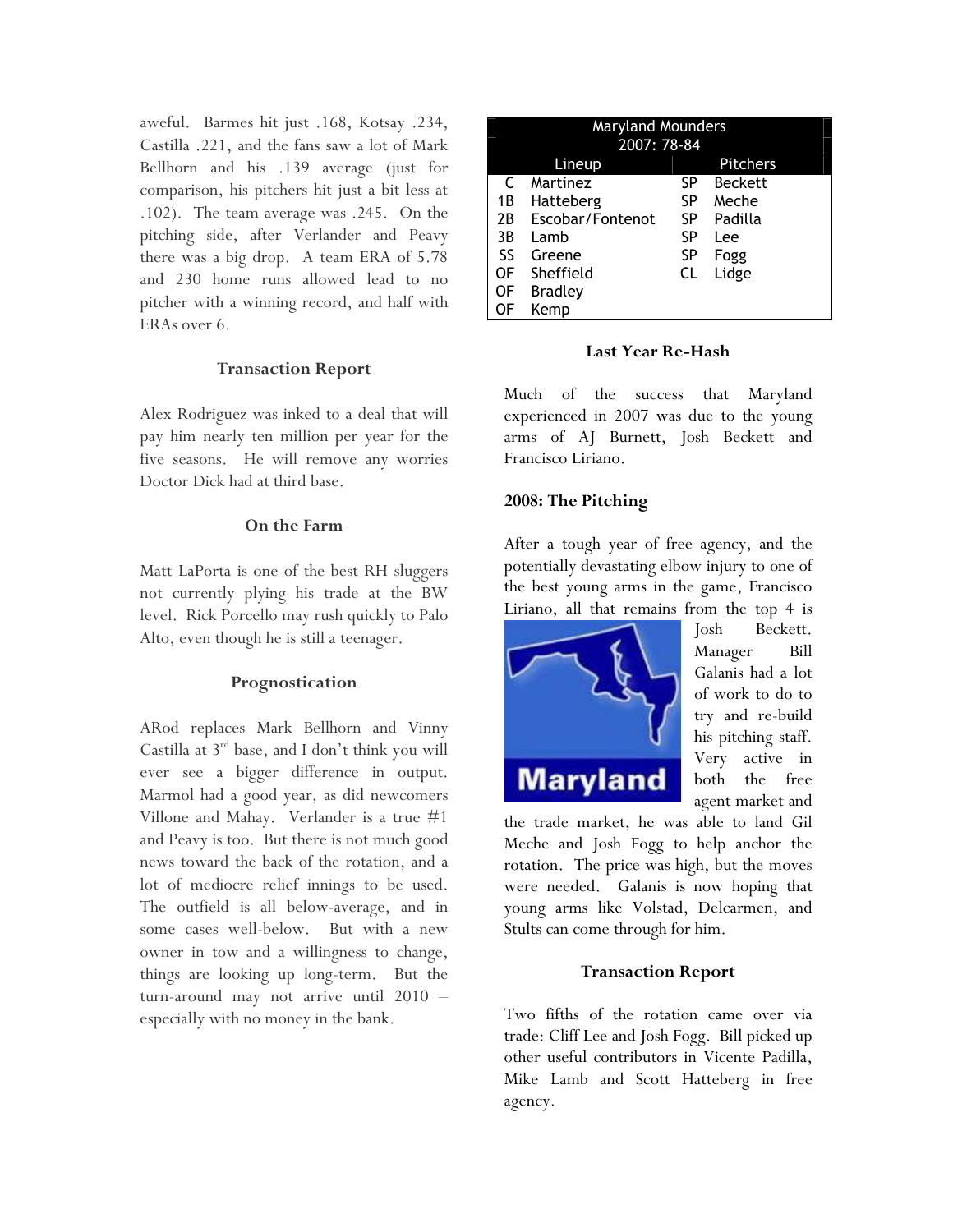#### On the Farm

With some young talented hitters like Jay Bruce, Steven Pearce and Cameron Maybin all developing and maturing, the future outfield looks very bright for the Mounders.

# Prognostication

Playing in a division that has two of the strongest teams in BRASSWORLD will make victories hard to come by at times. 2008 looks to be a rebuilding year as the Mounders must wait for a pitching staff to develop. Better things lie ahead.

|           | <b>West Oakland Wolverines</b><br>2007: 90-72 |           |                 |  |
|-----------|-----------------------------------------------|-----------|-----------------|--|
|           | Lineup                                        |           | <b>Pitchers</b> |  |
| C         | Johjima                                       | SP        | Washburn        |  |
| 1Β        | Gonzalez                                      | SP        | Marquis         |  |
| 2B        | Hill                                          | SP        | L. Hernandez    |  |
| 3B        | Mora                                          | SP        | Sampson         |  |
| <b>SS</b> | Reyes                                         | <b>SP</b> | Wellemeyer      |  |
| OF        | C. Lee                                        | CL        | Sherrill        |  |
| 0F        | J. Jones                                      |           |                 |  |
| 0F        | Kubel/Gutierrez                               |           |                 |  |

#### Last Year Re-Hash



A late surge (35-19 from August onward) put the Wolverines in the playoffs once again. But unlike the previous year's run, WOW fell quickly to LaFontaine

Park. Freddy Sanchez missed the NL batting title by a mere point to Miguel Cabrera.

# Transaction Report

While coping with the losses of Smoltz and Beltran, they have been very active in Free Agency, and made a major trade with Hoboken that brought in starry youthful players like Joel Zumaya and Travis Snider while also gaining some useful staff pieces in

Livan Hernandez and Todd Wellemeyer. All that acquired for Freddy Sanchez- albeit a Freddy Sanchez that hit 360 with 63 doubles in 2007. And in a late move, Bill was able to replace Freddy when he swapped Huston Street for Aaron Hill.

# On the Farm

Travis Snider and Jeff Clement may be the future 3 and 4 hitters in the WOW lineup. Jake McGee is a tantalizing lefty power arm.

# Prognostication

The Wolverines are a solid team, but play on a tough division. While they have the talent, and players to equal their third place finish of last year, they are still considerably far behind the two front runners. Look for the younger players to continue to develop and this team to keep getting stronger every year.

| <b>Northwoods Moose</b><br>2007: 100-62 |                           |    |               |  |  |
|-----------------------------------------|---------------------------|----|---------------|--|--|
|                                         | <b>Pitchers</b><br>Lineup |    |               |  |  |
| C                                       | LoDuca                    | SP | Oswalt        |  |  |
| 1B                                      | Hafner                    | SP | Hudson        |  |  |
| 2B                                      | Hudson                    | SP | <b>Hamels</b> |  |  |
| 3B                                      | M. Cabrera                | SP | <b>Sheets</b> |  |  |
| SS                                      | H. Ramirez                | SP | Olsen         |  |  |
| OF                                      | Drew                      | CL | F. Rodriguez  |  |  |
| OF                                      | Francouer                 |    |               |  |  |
| OF                                      | <b>BJ Upton</b>           |    |               |  |  |

# Last Year Re-Hash



The past champion Moose had another stellar regular season but stumbled in the NLCS to eventual champion Montreal. Hanley Ramirez won the ROY award in the NL.

Miguel Cabrera was runner-up in MVP voting.

#### 2008: The Pitching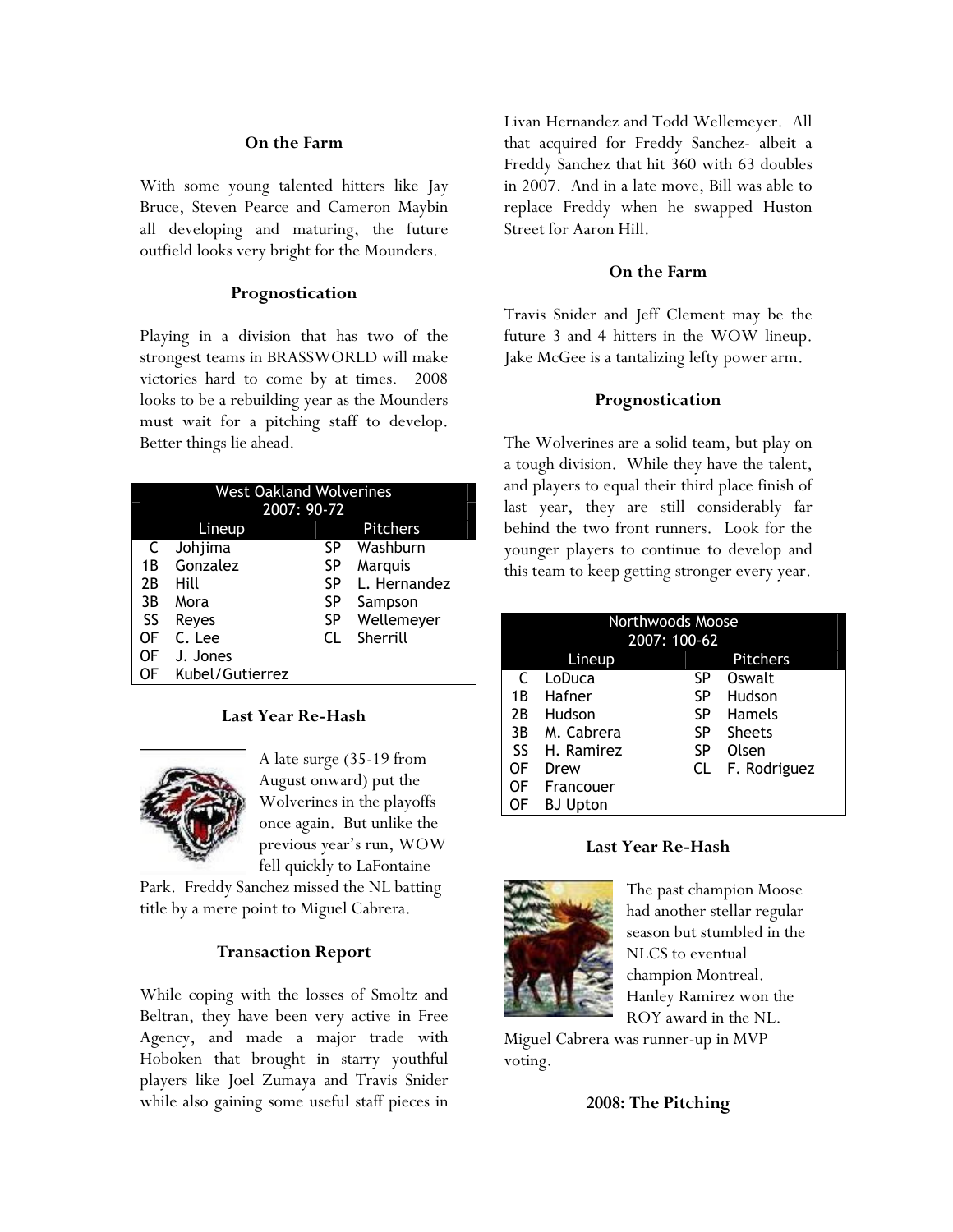The Moose feature one of the best starting rotations in BRASSWORLD now that Tim Hudson is on board. The bullpen has been re-armed with Jason Isringhausen, Justin Speier and Scott Linebrink. Lurking at the end of games will continue to be Francisco Rodriguez. As always, though, health is a factor- especially when a club is counting on Ben Sheets to take the ball regularly.

#### 2008: The Hitting

The line-up features three of the best young hitters in the game with BJ Upton, Hanley Ramirez, and Miguel Cabrera. In 2007 Cabrera posted an impressive 1.077 OPS. The club will need to replace Johnny Damon's lefty sparkplug bat at the top of the lineup. The additions of Paul LoDuca and Mike Redmond give the Moose a new backstop combo.

# Transaction Report

Newly signed Eric Chavez has no place to play. The team that won 100 games last year, has only gotten better. Isringhausen came over from Palo Alto in a swap for outof-a-job Jason Bay.

#### On the Farm

2008 draftee Mike Moustakas is the best hitter down on the farm. Scott Elbert is the best pitcher, but has missed time with arm problems. Most of the young talent in the Moose system has been graduated and is in the mix for yearly award recognition.

# Prognostication

The Moose are one of the preseason favorites to win it all, and have the young players in place to continue their BRASSWORLD dominance. In 2008, they should pass the 2 time defending champs, and capture the Mays Division.

| Montreal McGaffigans |              |           |                 |
|----------------------|--------------|-----------|-----------------|
| 2007: 107-55         |              |           |                 |
|                      | Lineup       |           | <b>Pitchers</b> |
| C                    | Pierzynski   | SP        | Bedard          |
| 1Β                   | Pena         | <b>SP</b> | Penny           |
| 2B                   | Kent         | SP        | Zito            |
| 3B                   | Wright       | <b>SP</b> | Maddux          |
| <b>SS</b>            | Renteria     | <b>SP</b> | Bonderman       |
| OF                   | <b>Bonds</b> | CL.       | Putz            |
| OF                   | Sizemore     |           |                 |
| OF                   | Ludwick      |           |                 |
|                      |              |           |                 |

# Last Year Re-Hash

The Macs are two-time defending BRASSWORLD champions. That pretty sums up the success the club has been experiencing recently. Chris Carpenter snagged the Christy Mathewson Award with a 21-3 record and 2.86 ERA.

# Transaction Report



No team has ever been as active in the trade market as Montreal. GM Jonah Kerri has shown time and time again, he is never afraid to make a deal to make his team stronger. The annual list of players

that have passed through his clubhouse feature more stars and bigger names then most teams have on their roster. Grady Sizemore, David Wright, Edgar Renteria and Barry Zito were among the incoming talent expected to continue the winning Montreal tradition. Barry Bonds was signed to a large contract to stand in left-field- and fuel the offense.

# 2008: The Pitching

Their starting 5 pitchers may be the best in BRASSWORLD. That doesn't even mention their spot starter, Roger Clemens. Their